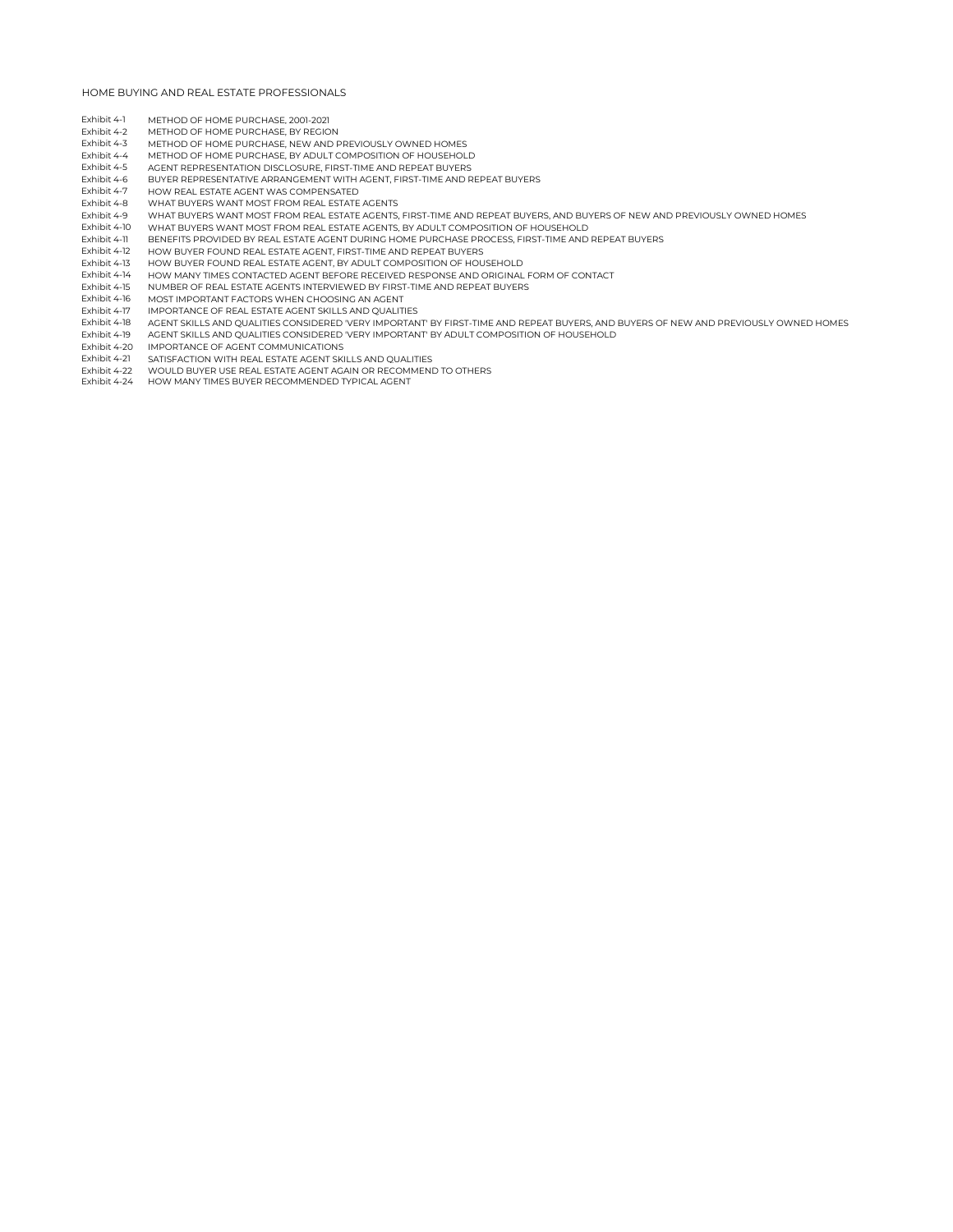Exhibit 4-1 **METHOD OF HOME PURCHASE, 2001-2021** *(Percentage Distribution)*

#### **Indiana**

|                                          | 2021 |
|------------------------------------------|------|
| Through a real estate agent or broker    | 89%  |
| Directly from builder or builder's agent | 4    |
| Directly from the previous owner         | 6    |

**U.S.**

|        |                                          | 2001  | 2003  | 2004  | 2005  | 2006  | 2007            | 2008                                                                                                | 2009  | 2010  | 2011  | 2012  | 2013  | 2014  | 2015  | 2016  | 2017  | 2018  | 2019  | 2020  | 2021  |
|--------|------------------------------------------|-------|-------|-------|-------|-------|-----------------|-----------------------------------------------------------------------------------------------------|-------|-------|-------|-------|-------|-------|-------|-------|-------|-------|-------|-------|-------|
|        | Through a real estate agent or broker    | 69.0% | 75.0% | 77.1% | 77.3% | 77.3% | 79.3%           | 80.8%                                                                                               | 76.9% | 83.2% | 88.6% | 88.5% | 88.0% | 88.0% | 86.6% | 88.0% | 86.0% | 87.0% | 88.9% | 88.1% | 87.0% |
|        | Directly from builder or builder's agent | 15.0% | 14.0% | 11.7% | 12.3% | 12.7% | 11.8%           | 9.7%                                                                                                | 7.6%  | 6.3%  | 6.6%  | 5.9%  | 7.0%  | 7.0%  | 7.6%  | 6.0%  | 7.0%  | 6.0%  | 5.0%  | 6.2%  | 7.4%  |
|        | Directly from the previous owner         | 15.0% | 9.0%  | 9.3%  | 8.9%  | 8.8%  | 7.0%            | 5.9%                                                                                                | 5.1%  | 5.3%  | 4.0%  | 4.9%  | 5.0%  | 5.0%  | 5.2%  | 5.0%  | 6.0%  | 7.0%  | 5.1%  | 5.0%  | 4.0%  |
|        |                                          |       |       |       |       |       |                 |                                                                                                     |       |       |       |       |       |       |       |       |       |       |       |       |       |
| 100.0% |                                          |       |       |       |       |       |                 |                                                                                                     |       |       |       |       |       |       |       |       |       |       |       |       |       |
| 90.0%  |                                          |       |       |       |       |       |                 |                                                                                                     |       |       |       |       |       |       |       |       |       |       |       |       |       |
|        |                                          |       |       | 83.2% |       |       |                 | 88.6% 88.5% 88.0% 88.0% 86.6% 88.0% 86.0% 87.0% 88.9% 88.1% 87.0%                                   |       |       |       |       |       |       |       |       |       |       |       |       |       |
| 80.0%  | 75.0% 77.1% 77.3% 77.3% 79.3% 80.8%      |       |       |       |       |       |                 |                                                                                                     |       |       |       |       |       |       |       |       |       |       |       |       |       |
|        |                                          |       |       |       |       |       |                 |                                                                                                     |       |       |       |       |       |       |       |       |       |       |       |       |       |
| 70.0%  | $69.0\%$                                 |       |       |       |       |       |                 |                                                                                                     |       |       |       |       |       |       |       |       |       |       |       |       |       |
|        |                                          |       |       |       |       |       |                 |                                                                                                     |       |       |       |       |       |       |       |       |       |       |       |       |       |
| 60.0%  |                                          |       |       |       |       |       |                 |                                                                                                     |       |       |       |       |       |       |       |       |       |       |       |       |       |
| 50.0%  |                                          |       |       |       |       |       | previous owner  | -+ Through a real estate agent or broker Directly from builder or builder's agent Directly from the |       |       |       |       |       |       |       |       |       |       |       |       |       |
|        |                                          |       |       |       |       |       | $-4 -$ Series 2 |                                                                                                     |       |       |       |       |       |       |       |       |       |       |       |       |       |
| 40.0%  |                                          |       |       |       |       |       |                 |                                                                                                     |       |       |       |       |       |       |       |       |       |       |       |       |       |
|        |                                          |       |       |       |       |       | $-$ i Series3   |                                                                                                     |       |       |       |       |       |       |       |       |       |       |       |       |       |
| 30.0%  |                                          |       |       |       |       |       |                 |                                                                                                     |       |       |       |       |       |       |       |       |       |       |       |       |       |
|        |                                          |       |       |       |       |       |                 |                                                                                                     |       |       |       |       |       |       |       |       |       |       |       |       |       |

15.0% 14.0% 12.3% 12.3% 12.7% 12.3% 2.0% 7.0% 7.0% 7.0% 5.0% 6.0% 5.0% 5.0% 7.0% 7.0% 7.0% 7.0% 7.0% 7.0% 7.0%<br>3.90% 8.9% 8.9% 8.8% 5.0% 5.0% 5.1% 5.3% 5.1% 5.3% 5.0% 5.0% 5.0% 5.0% 5.0% 5.0% 5.0% 6.0% 6.0% 7.0% 4.0% 7.0%  $0.0\%$ 10.0% 20.0% 2001 2003 2004 2005 2006 2007 2008 2009 2010 2011 2012 2013 2014 2015 2016 2017 2018 2019 2020 2021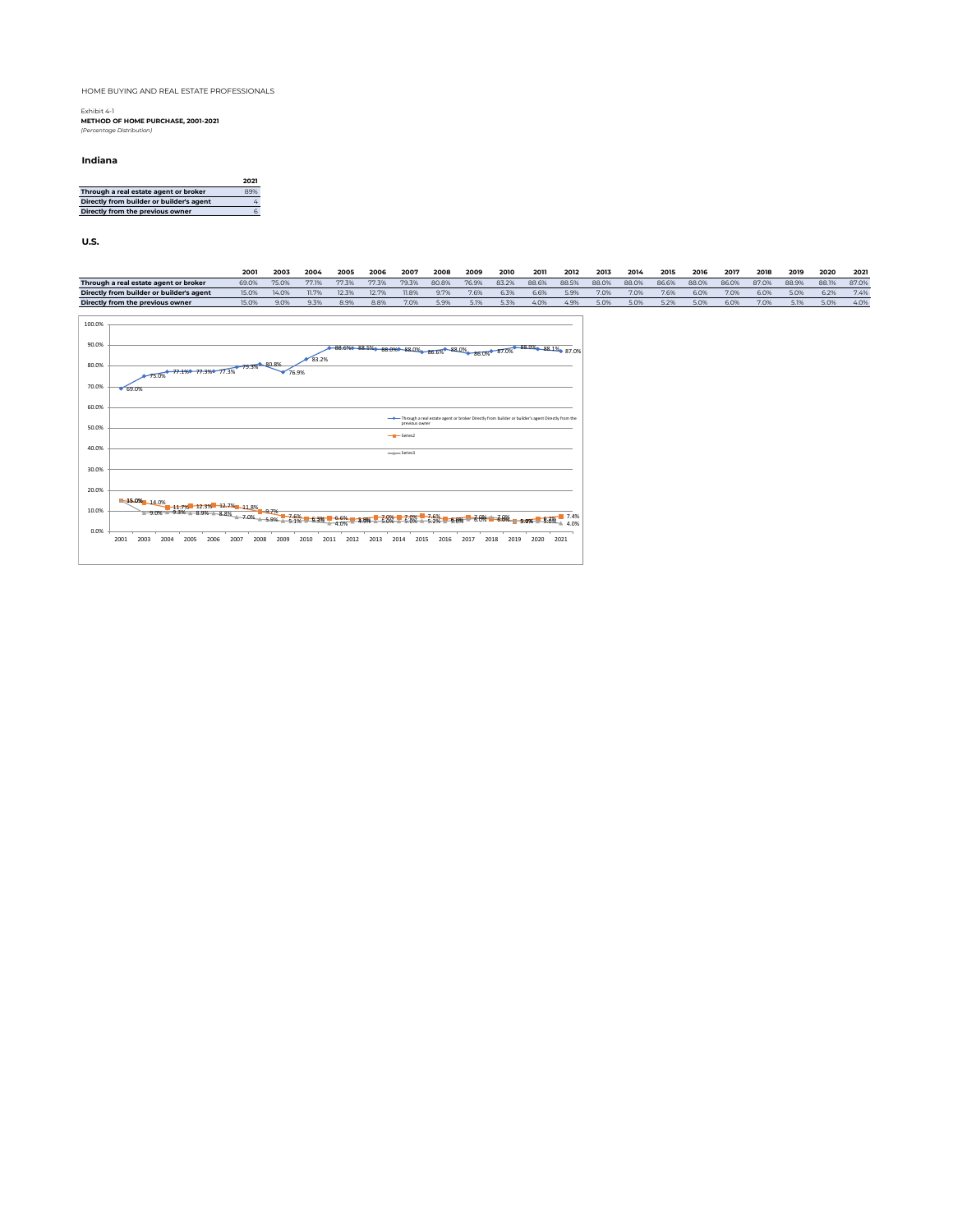### Exhibit 4-2

## **METHOD OF HOME PURCHASE, BY REGION**

*(Percentage Distribution)*

|                            |         |      | <b>BUYERS WHO PURCHASED A HOME IN THE</b> |                |       |      |  |
|----------------------------|---------|------|-------------------------------------------|----------------|-------|------|--|
|                            | Indiana | U.S. | <b>Northeast</b>                          | <b>Midwest</b> | South | West |  |
| Through a real estate ag   | 88%     | 87%  | 87%                                       | 85%            | 88%   | 90%  |  |
| Directly from builder or   |         |      |                                           |                |       |      |  |
| Directly from the previor  |         |      | h                                         |                |       |      |  |
| <b>Knew previous owner</b> |         |      |                                           |                |       |      |  |
| Did not know previous      |         |      |                                           |                |       |      |  |

# **BUYERS WHO PURCHASED A HOME IN THE**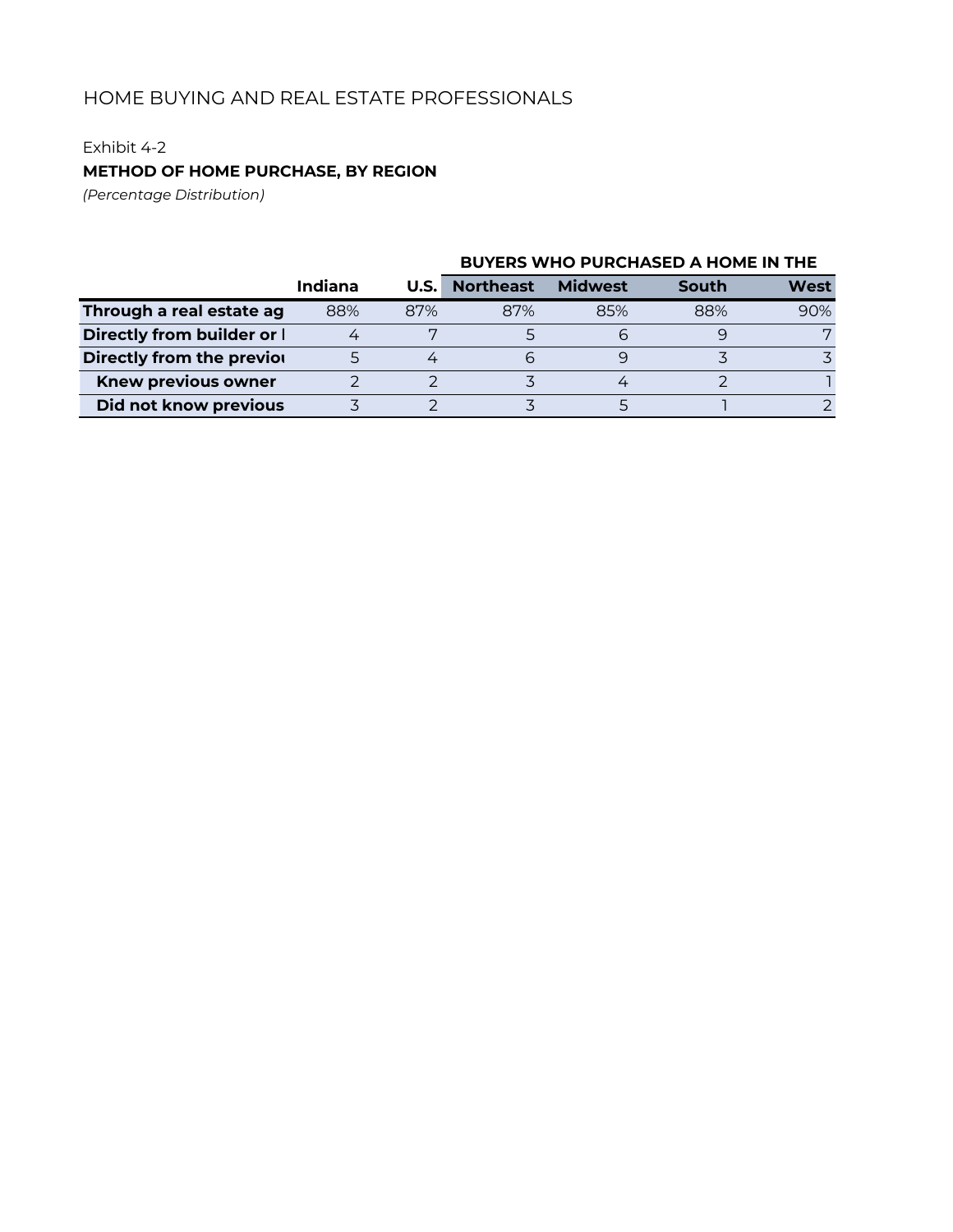Exhibit 4-3

### **METHOD OF HOME PURCHASE, NEW AND PREVIOUSLY OWNED HOMES**

*(Percentage Distribution)*

# **Indiana**

### **BUYERS OF**

|                                          |                   |                  | <b>Previously Owned</b> |
|------------------------------------------|-------------------|------------------|-------------------------|
|                                          | <b>All Buyers</b> | <b>New Homes</b> | <b>Homes</b>            |
| Through a real estate agent or broker    | 88%               | 41%              | 92%                     |
| Directly from builder or builder's agent |                   | 53               |                         |
| Directly from the previous owner         |                   | $\ast$           |                         |
| <b>Knew previous owner</b>               |                   | $\ast$           |                         |
| Did not know previous owner              |                   | $\ast$           |                         |

*\*Less than 1 percent*

# **U.S.**

# **All Buyers New Homes Previously Owned Homes Through a real estate agent or broker** 87% 60% 60% 94% **Directly from builder or builder's agent** 7 38 \* **Directly from the previous owner** 4 2 6 **The Knew previous owner** 2 2 3 3 **Did not know previous owner** 2 2 1 3 3

*NA- Not Applicable*

#### **BUYERS OF**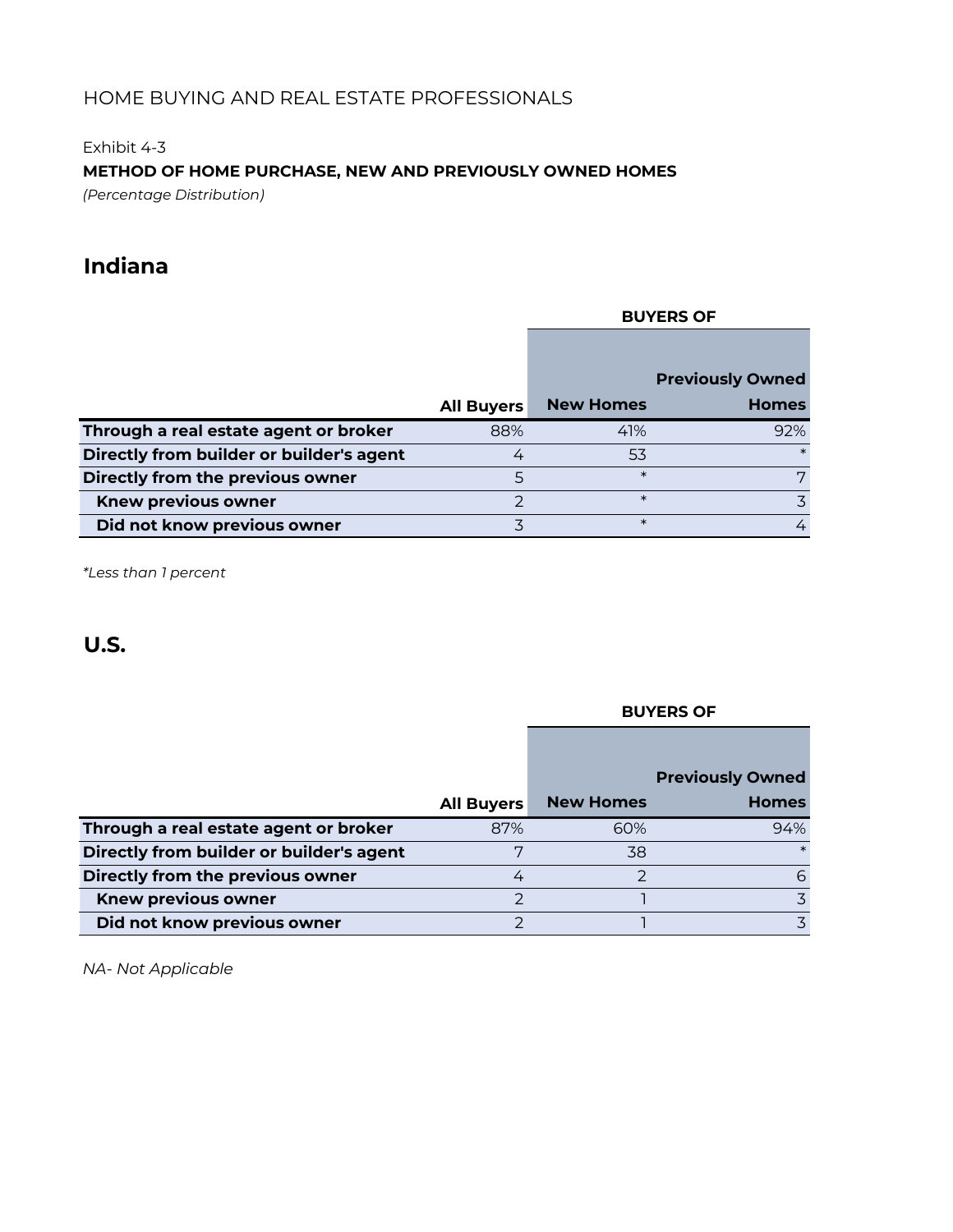#### Exhibit 4-4

### **METHOD OF HOME PURCHASE, BY ADULT COMPOSITION OF HOUSEHOLD**

*(Percentage Distribution)*

# **Indiana**

#### **ADULT COMPOSITION OF HOUSEHOLD**

|                                          |                   |                |               |               | Unimarri |              |
|------------------------------------------|-------------------|----------------|---------------|---------------|----------|--------------|
|                                          |                   | <b>Married</b> | <b>Single</b> | <b>Single</b> | ed       |              |
|                                          | <b>All Buyers</b> | couple         | female        | male          | couple   | <b>Other</b> |
| Through a real estate agent or broker    | 88%               | 88%            | 87%           | 87%           | 89%      | 100%         |
| Directly from builder or builder's agent | 4                 |                | 8             | 13            |          | $\ast$       |
| Directly from the previous owner         |                   | 5              | 6             | $\ast$        |          | $\ast$       |
| <b>Knew previous owner</b>               |                   |                |               | $\ast$        |          | $\ast$       |
| Did not know previous owner              |                   | 5              |               | $\ast$        | $\ast$   |              |

*\*Less than 1 percent*

# **U.S.**

### **ADULT COMPOSITION OF HOUSEHOLD**

|                                          |                |                |               |               | unmarr |              |
|------------------------------------------|----------------|----------------|---------------|---------------|--------|--------------|
|                                          | All            | <b>Married</b> | <b>Single</b> | <b>Single</b> | ed     |              |
|                                          | <b>Buyers</b>  | couple         | female        | male          | couple | <b>Other</b> |
| Through a real estate agent or broker    | 87%            | 87%            | 89%           | 82%           | 88%    | 88%          |
| Directly from builder or builder's agent |                | 8              | 6             | 8             |        | 6            |
| Directly from the previous owner         | $\overline{4}$ | 4              | 4             | 8             |        |              |
| Knew previous owner                      |                |                |               |               |        |              |
| Did not know previous owner              |                |                |               |               |        | $\ast$       |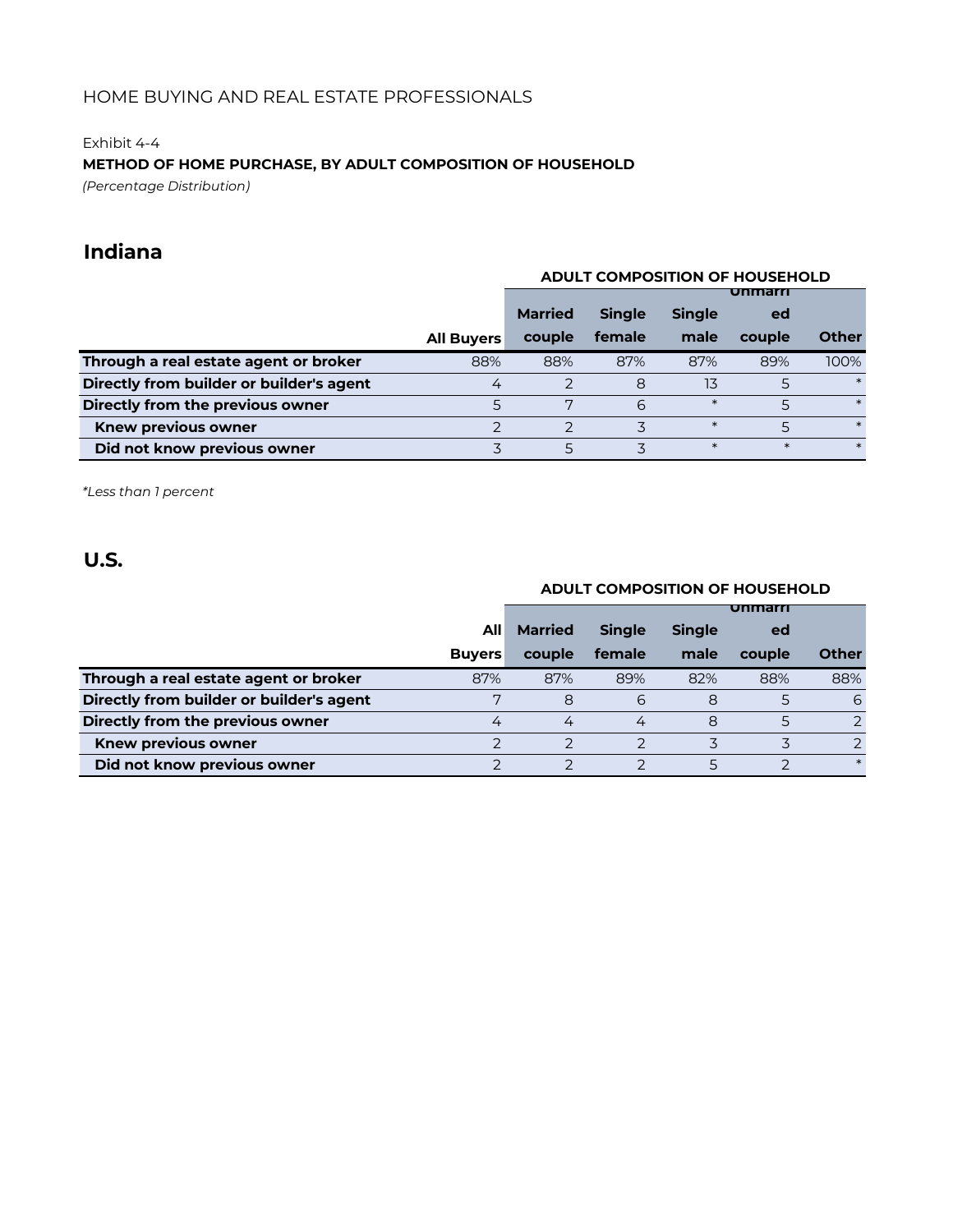Exhibit 4-5

# **AGENT REPRESENTATION DISCLOSURE, FIRST-TIME AND REPEAT BUYERS**

*(Percentage Distribution)*

# **Indiana**

| <b>Disclosure Statement Signed?</b> |     | All Buyers First-time Buyers Repeat Buyers |     |
|-------------------------------------|-----|--------------------------------------------|-----|
| Yes, at first meeting               | 16% | 10%                                        | 19% |
| Yes, when contract was written      | 19  | 20                                         | 19  |
| Yes, at some other time             |     |                                            | 10. |
| <b>No</b>                           |     | 38                                         | つワ  |
| Don't know                          | 26  |                                            | 25  |

| <b>Disclosure Statement Signed?</b> |     | All Buyers First-time Buyers Repeat Buyers |     |
|-------------------------------------|-----|--------------------------------------------|-----|
| Yes, at first meeting               | 24% | 19%                                        | 26% |
| Yes, when contract was written      | 23  | 20                                         | 24  |
| Yes, at some other time             |     |                                            | 12. |
| <b>No</b>                           | 21  | 28                                         | 18  |
| Don't know                          |     |                                            | 20  |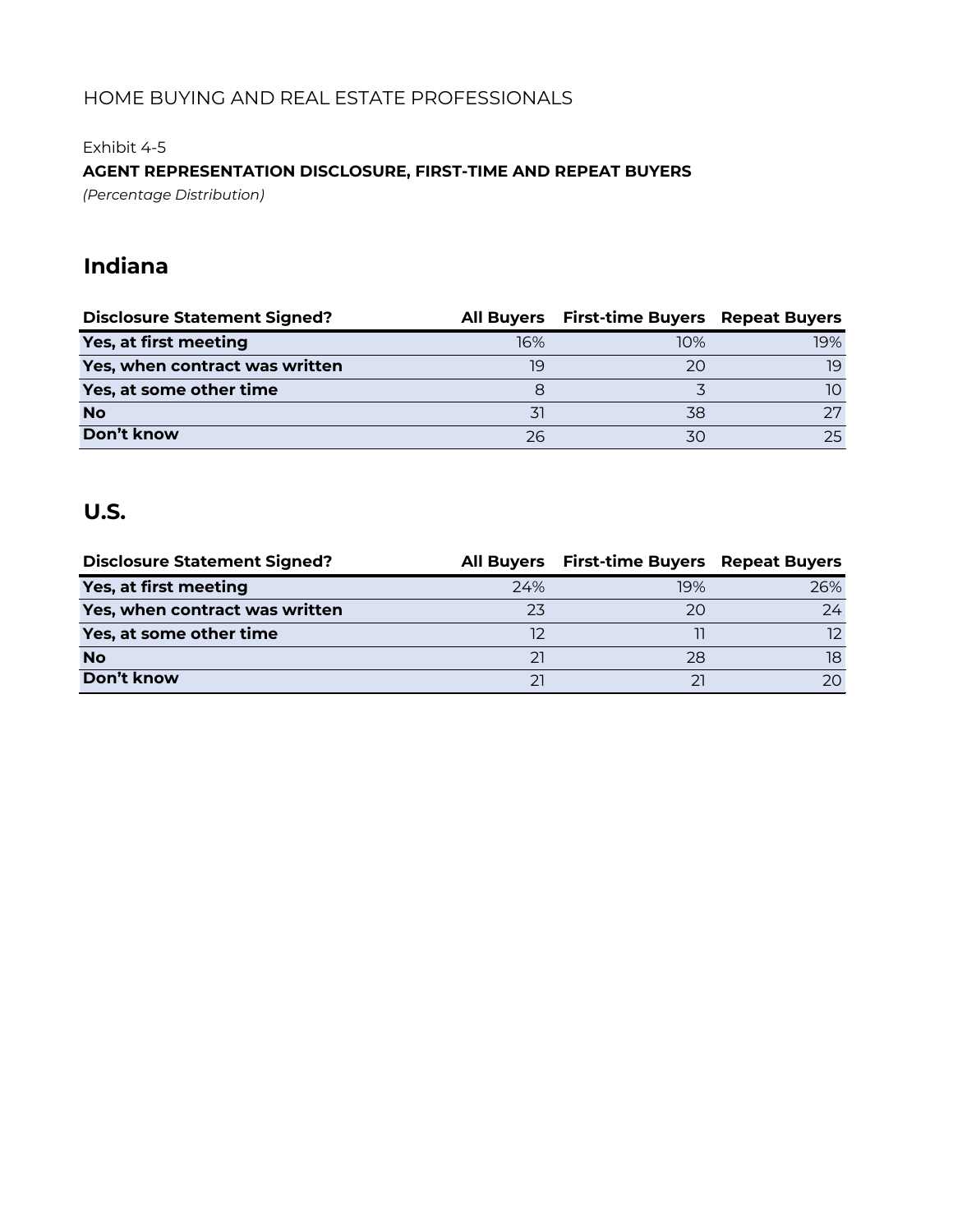### Exhibit 4-6

**BUYER REPRESENTATIVE ARRANGEMENT WITH AGENT, FIRST-TIME AND REPEAT BUYERS** *(Percentage Distribution)*

# **Indiana**

|                            |     | All Buyers First-time Buyers | <b>Repeat Buyers</b> |
|----------------------------|-----|------------------------------|----------------------|
| Yes, a written arrangement | 28% | 26%                          | 28%                  |
| Yes, an oral arrangement   |     | 18                           | 18                   |
| <b>No</b>                  | 34  | 35                           |                      |
| Don't know                 | 20  |                              | 19.                  |

|                            | <b>All Buvers</b> | <b>First-time Buyers Repeat Buyers</b> |     |
|----------------------------|-------------------|----------------------------------------|-----|
| Yes, a written arrangement | 40%               | 34%                                    | 44% |
| Yes, an oral arrangement   |                   |                                        |     |
| <b>No</b>                  |                   | 26                                     | 28. |
| Don't know                 | llo               |                                        |     |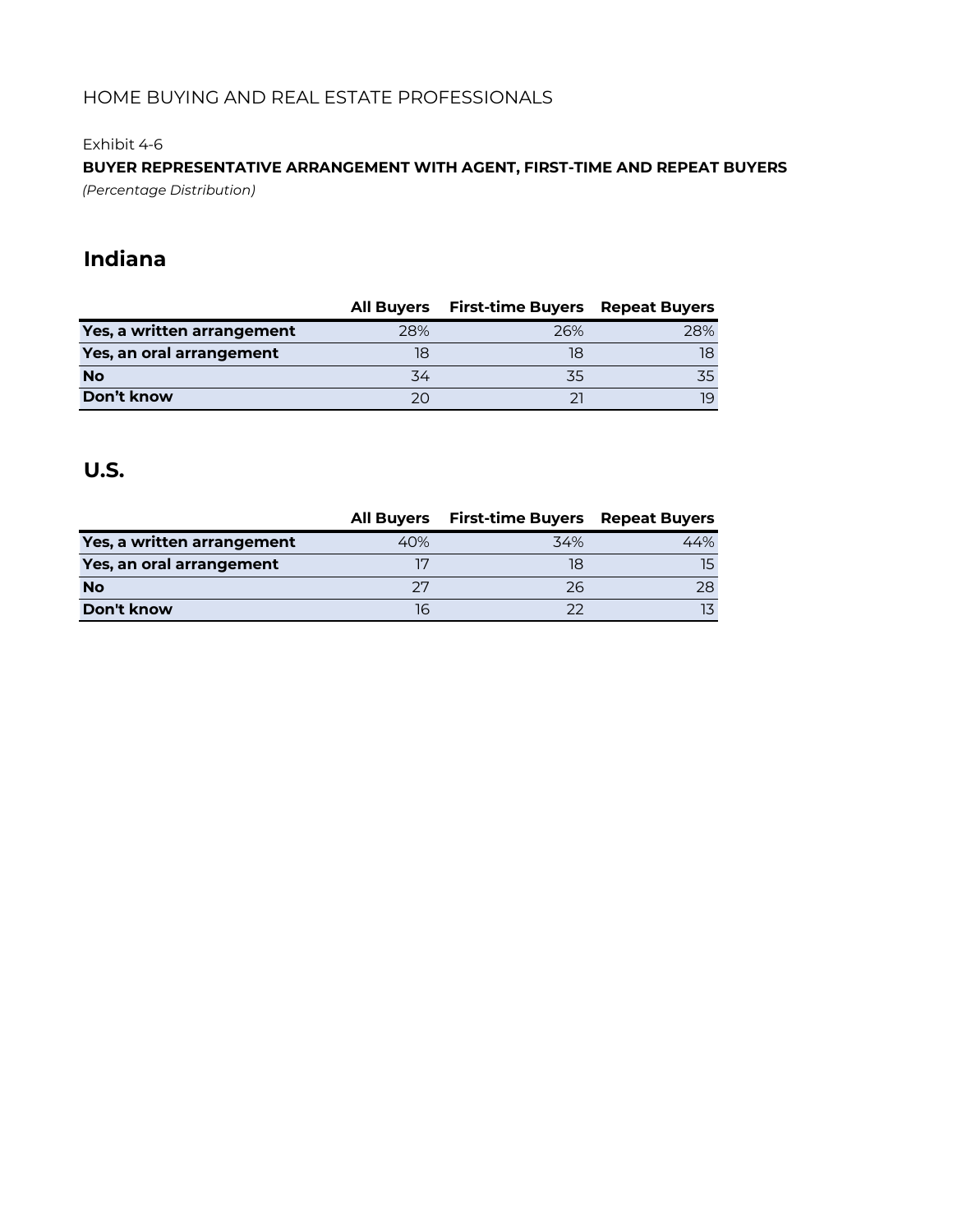Exhibit 4-7 **HOW REAL ESTATE AGENT WAS COMPENSATED** *(Percentage Distribution)*

**Indiana**

#### **TYPE OF AGENT REPRESENTATION**

|                          | All Types of   |                   | Seller or               |
|--------------------------|----------------|-------------------|-------------------------|
|                          | Representation | <b>Buyer Only</b> | <b>Seller and Buyer</b> |
| <b>Paid by seller</b>    | 49%            | 51%               | 48%                     |
| Paid by buyer and seller | 18             | 20                | 17                      |
| Paid by buyer only       | 23             | 22                | 24                      |
| <b>Other</b>             |                |                   | $\mathcal{P}$           |
| Don't know               | 8              | 6                 | 9                       |

### **U.S.**

#### **TYPE OF AGENT REPRESENTATION**

|                               | All Types of   |                   | Seller or               |
|-------------------------------|----------------|-------------------|-------------------------|
|                               | Representation | <b>Buyer Only</b> | <b>Seller and Buyer</b> |
| <b>Paid by seller</b>         | 55%            | 58%               | 52%                     |
| Paid by buyer and seller      | 11             | 10                | 12                      |
| Paid by buyer only            | 22             | 23                | 21                      |
| <b>Percent of sales price</b> | 77             | 82                | 71                      |
| <b>Flat fee</b>               | 3              | 3                 | 3                       |
| Per task fee                  | O              | O                 | $\Omega$                |
| <b>Other</b>                  |                |                   |                         |
| Don't know                    | 19             | 15                | 25                      |
| <b>Other</b>                  |                |                   | $\overline{2}$          |
| Don't know                    | 10             | 8                 | 14                      |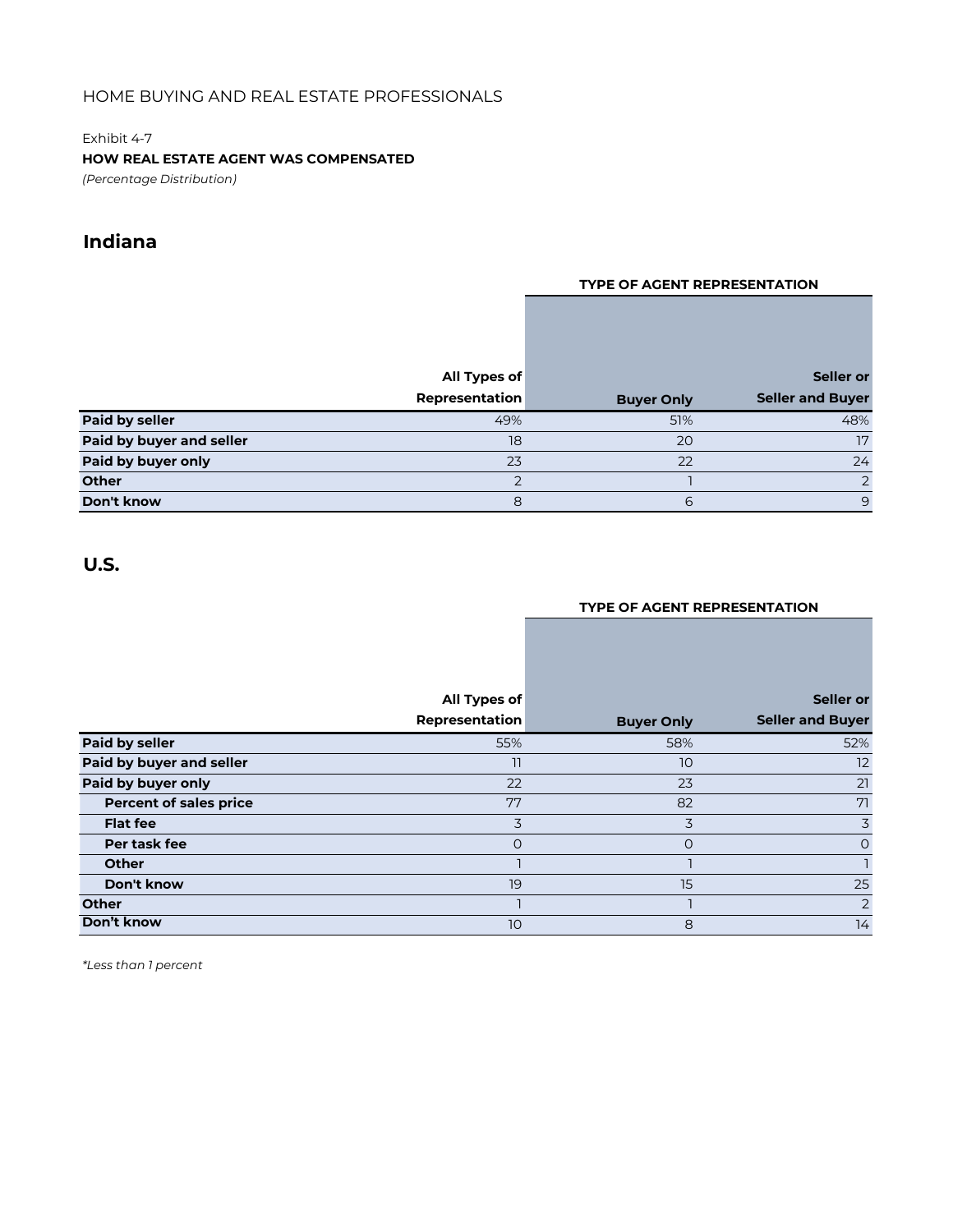Exhibit 4-8

#### **WHAT BUYERS WANT MOST FROM REAL ESTATE AGENTS**

*(Percentage Distribution)*

|                                                  | Indiana | U.S. |
|--------------------------------------------------|---------|------|
| Help find the right home to purchase             | 53%     | 52%  |
| Help buver negotiate the terms of sale           | 16%     | 13%  |
| Help with the price negotiations                 | 8%      | 11%  |
| Help with paperwork                              | 9%      | 8%   |
| Determine what comparable homes were selling for | 4%      | 6%   |
| Help determining how much home buyer can afford  | 1%      | 4%   |
| Help find and arrange financing                  | 3%      | 3%   |
| Help teach buyer more about neighborhood or area |         |      |
| (restaurants, parks, public transportation)      | 2%      | 2%   |
| Help find renters for buyer's property           | O%      | O%   |
| Other                                            | 3%      | 2%   |
|                                                  |         |      |

#### **WHAT BUYERS WANT MOST FROM REAL ESTATE PROFESSIONALS** *(Percentage Distribution)*







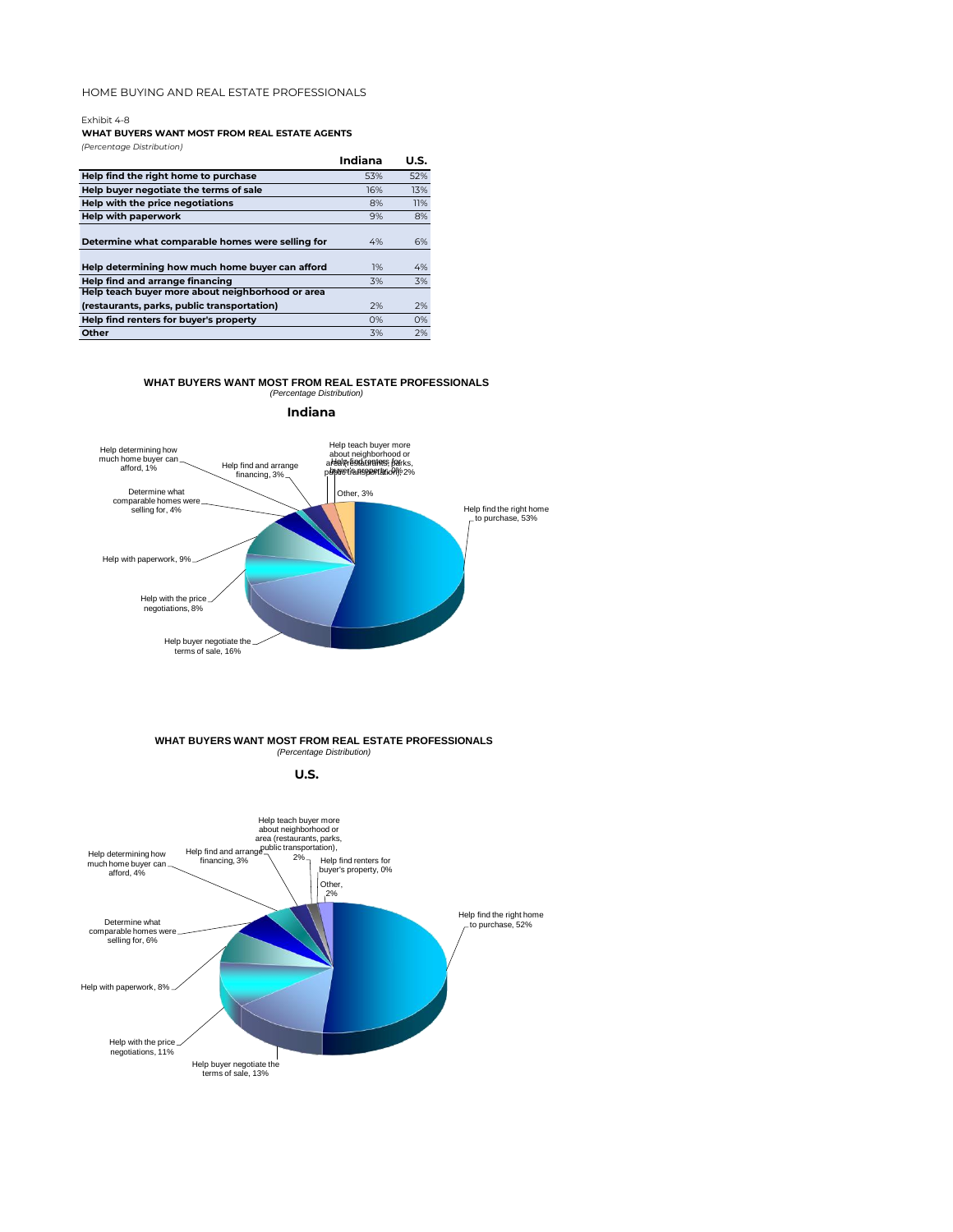#### Exhibit 4-9

*(Percentage Distribution)* **WHAT BUYERS WANT MOST FROM REAL ESTATE AGENTS, FIRST-TIME AND REPEAT BUYERS, AND BUYERS OF NEW AND** 

### **Indiana**

|                                                  |                |                          |                | <b>BUYERS OF</b> |                         |  |
|--------------------------------------------------|----------------|--------------------------|----------------|------------------|-------------------------|--|
|                                                  | All            | First-time               | Repeat         | <b>New</b>       | <b>Previously Owned</b> |  |
|                                                  | <b>Buyers</b>  | <b>Buyers</b>            | <b>Buyers</b>  | <b>Homes</b>     | <b>Homes</b>            |  |
| Help find the right home to purchase             | 53%            | 42%                      | 61%            | 43%              | 54%                     |  |
| Help with the price negotiations                 | 8              | 13                       | 6              |                  | 9                       |  |
| Help buyer negotiate the terms of sale           | 16             | 18                       | 15             | 43               | 15                      |  |
| Determine what comparable homes were selling for | 4              | 3                        | 4              | 14               | 4                       |  |
| <b>Help with paperwork</b>                       | 9              | 13                       | 7              |                  | 9                       |  |
| Help determining how much home buyer can afford  |                | $\overline{\phantom{0}}$ |                |                  |                         |  |
| Help find and arrange financing                  | 3              | 5                        | $\mathcal{D}$  |                  | 3                       |  |
| Help teach buyer more about neighborhood or area | $\overline{2}$ | $\overline{2}$           | $\overline{2}$ |                  | $\overline{2}$          |  |
| (restaurants, parks, public transportation)      |                |                          |                |                  |                         |  |
| <b>Other</b>                                     |                |                          | 4              |                  | 4                       |  |

| U.S.                                             |                |               |                | <b>BUYERS OF</b> |                         |  |  |
|--------------------------------------------------|----------------|---------------|----------------|------------------|-------------------------|--|--|
|                                                  | All            | First-time    | Repeat         | <b>New</b>       | <b>Previously Owned</b> |  |  |
|                                                  | <b>Buyers</b>  | <b>Buyers</b> | <b>Buyers</b>  | <b>Homes</b>     | <b>Homes</b>            |  |  |
| Help find the right home to purchase             | 52%            | 48%           | 53%            | 53%              | 51%                     |  |  |
| Help buyer negotiate the terms of sale           | 13             | 13            | 14             | 11               | 14                      |  |  |
| Help with the price negotiations                 | 11             | 12            | 11             | 12               | 11.                     |  |  |
| <b>Help with paperwork</b>                       | 8              | 8             | 8              | 7                | 8                       |  |  |
| Determine what comparable homes were selling for | 6              | 5             | 6              | 5                | 6                       |  |  |
| Help determining how much home buyer can afford  | 4              | 6             | $\mathcal{P}$  | 4                | $\overline{4}$          |  |  |
| Help find and arrange financing                  | 3              | 4             | $\overline{2}$ | 3                | 3                       |  |  |
| Help teach buyer more about neighborhood or area | $\overline{2}$ |               |                | $\overline{2}$   | $\overline{2}$          |  |  |
| (restaurants, parks, public transportation)      |                |               |                |                  |                         |  |  |
| Help find renters for buyer's property           | $0 *$          |               | $\ast$         | $*$              |                         |  |  |
| <b>Other</b>                                     | $\overline{z}$ |               |                | 3                | $\mathcal{P}$           |  |  |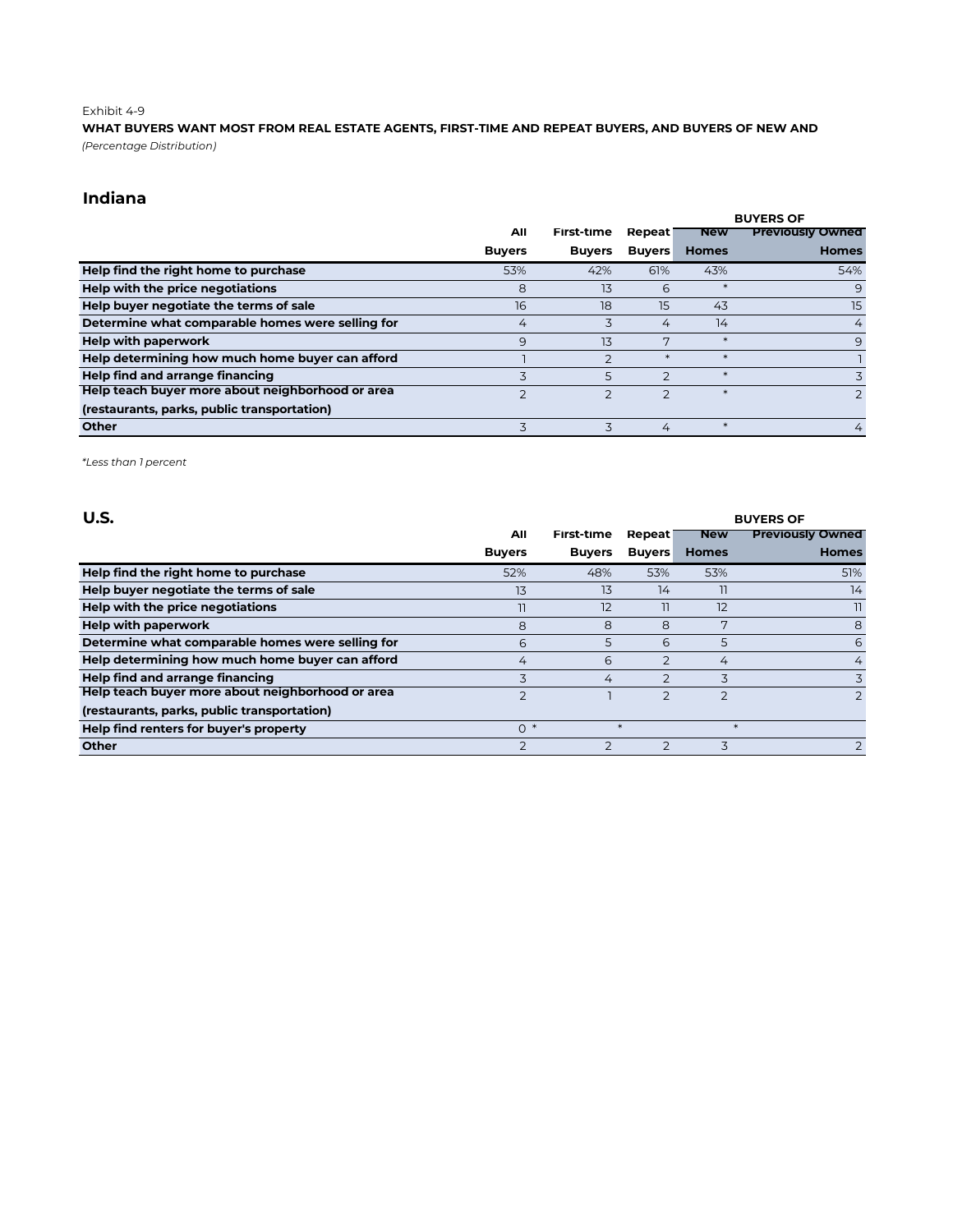#### Exhibit 4-10

### **WHAT BUYERS WANT MOST FROM REAL ESTATE AGENTS, BY ADULT COMPOSITION OF HOUSEHOLD**

*(Percentage Distribution)*

### **Indiana**

|                                                  | <b>ADULT COMPOSITION OF HOUSEHOLD</b> |                 |               |               |                  |              |
|--------------------------------------------------|---------------------------------------|-----------------|---------------|---------------|------------------|--------------|
|                                                  | All                                   | <b>Married</b>  | <b>Single</b> | <b>Single</b> | <b>Unmarried</b> |              |
|                                                  | <b>Buyers</b>                         | couple          | female        | male          | couple           | <b>Other</b> |
| Help find the right home to purchase             | 53%                                   | 53%             | 56%           | 62%           | 41%              | 75%          |
| Help with the price negotiations                 | 8                                     | 10              | 3             | 8             | 12               |              |
| Help buyer negotiate the terms of sale           | 16                                    | 15              | 21            | 8             | 18               |              |
| Determine what comparable homes were selling for | 4                                     | 4               | 6             | 8             | 6                | $\ast$       |
| <b>Help with paperwork</b>                       | 9                                     | 10 <sup>°</sup> | 3             | 8             | 18               |              |
| Help determining how much home buyer can afford  |                                       |                 | ∗             | 8             | $\ast$           |              |
| Help find and arrange financing                  | 3                                     | $\mathcal{P}$   | 6             | $\ast$        | $\ast$           | 25           |
| Help teach buyer more about neighborhood or area |                                       | $\overline{2}$  | 3             | $\ast$        |                  |              |
| (restaurants, parks, public transportation)      |                                       |                 |               |               |                  |              |
| <b>Other</b>                                     | 3                                     | 4               | 3             | $\ast$        | 6                | $\ast$       |

| U.S.                                             | ADULT COMPOSITION OF HOUSEHOLD |                |                |                |                  |              |  |
|--------------------------------------------------|--------------------------------|----------------|----------------|----------------|------------------|--------------|--|
|                                                  | AII                            | <b>Married</b> | <b>Single</b>  | <b>Single</b>  | <b>Unmarried</b> |              |  |
|                                                  | <b>Buyers</b>                  | couple         | female         | male           | couple           | <b>Other</b> |  |
| Help find the right home to purchase             | 52%                            | 52%            | 53%            | 52%            | 49%              | 48%          |  |
| Help buyer negotiate the terms of sale           | 13                             | 14             | 11             | 13             | 14               | 16           |  |
| Help with the price negotiations                 | 11                             | 11             | 12             | 11             | 15               | 9            |  |
| <b>Help with paperwork</b>                       | 8                              | 8              | 9              | 7              | 8                | 14           |  |
| Determine what comparable homes were selling for | 6                              | 6              | 5              | 6              | 4                |              |  |
| Help determining how much home buyer can afford  | 4                              | 3              | 4              | 4              | 3                | 5            |  |
| Help find and arrange financing                  | 3                              | $\overline{2}$ | 3              | 3              | 4                | 5            |  |
| Help teach buyer more about neighborhood or area | $\overline{2}$                 |                |                |                |                  |              |  |
| (restaurants, parks, public transportation)      |                                | $\overline{2}$ | $\overline{2}$ | $\overline{2}$ |                  |              |  |
| Help find renters for buyer's property           | O                              | $\ast$         | $\ast$         |                | $\ast$           |              |  |
| <b>Other</b>                                     | $\overline{2}$                 | $\mathcal{P}$  | $\overline{2}$ | $\mathcal{D}$  | $\overline{2}$   |              |  |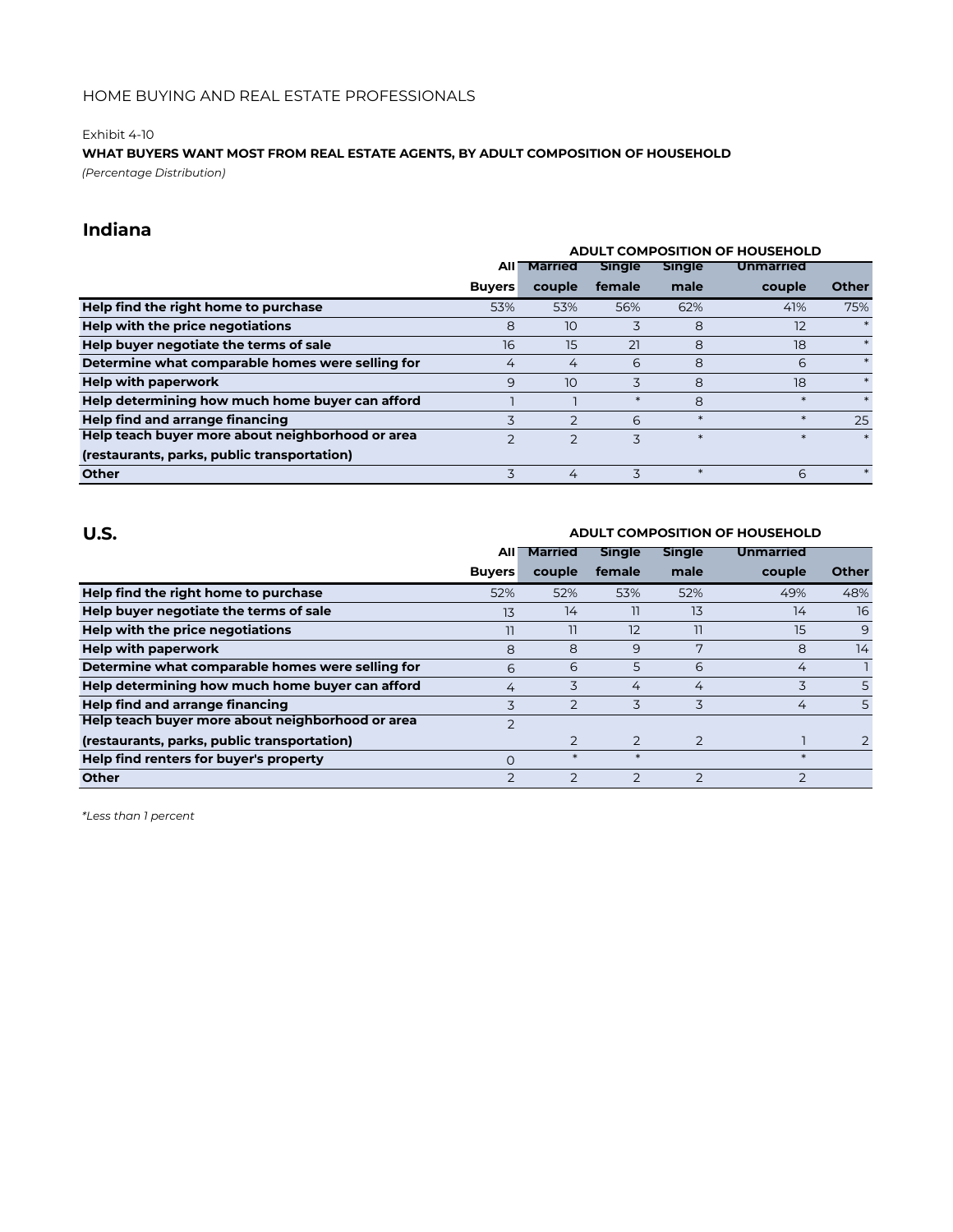#### Exhibit 4-11

*(Percent of Respondents)* **BENEFITS PROVIDED BY REAL ESTATE AGENT DURING HOME PURCHASE PROCESS, FIRST-TIME AND REPEAT** 

# **Indiana**

|                                                     | <b>All Buyers</b> | <b>First-time Buyers</b> | <b>Repeat Buyers</b> |
|-----------------------------------------------------|-------------------|--------------------------|----------------------|
| Helped buyer understand the process                 | 58%               | 73%                      | 50%                  |
| Pointed out unnoticed features/faults with property | 64                | 73                       | 61                   |
| <b>Negotiated better sales contract terms</b>       | 47                | 44                       | 50                   |
| Improved buyer's knowledge of search areas          | 41                | 45                       | 38                   |
| <b>Provided a better list of service providers</b>  | 47                | 52                       | 45                   |
| <b>Negotiated a better price</b>                    | 27                | 26                       | 28                   |
| Shortened buyer's home search                       | 33                | 39                       | 30                   |
| <b>Provided better list of mortgage lenders</b>     | 24                | 31                       | 19                   |
| Narrowed buyer's search area                        | 13                | 19                       | 10                   |
| Expanded buyer's search area                        | 13                | 16                       | $\overline{1}$       |
| <b>Other</b>                                        | 2                 | $\ast$                   | 4                    |
| None of the above                                   | 5                 | $\overline{2}$           | 7                    |

|                                                     | <b>All Buyers</b> | <b>First-time Buyers</b> | <b>Repeat Buyers</b> |
|-----------------------------------------------------|-------------------|--------------------------|----------------------|
| Helped buyer understand the process                 | 63%               | 85%                      | 50%                  |
| Pointed out unnoticed features/faults with property | 58                | 64                       | 55                   |
| <b>Negotiated better sales contract terms</b>       | 47                | 52                       | 44                   |
| <b>Provided a better list of service providers</b>  |                   |                          |                      |
| (e.g. home inspector)                               | 49                | 52                       | 47                   |
| Improved buyer's knowledge of search areas          | 46                | 51                       | 43                   |
| <b>Negotiated a better price</b>                    | 31                | 34                       | 29                   |
| Shortened buyer's home search                       | 28                | 32                       | 26                   |
| Provided better list of mortgage lenders            | 26                | 33                       | 23                   |
| <b>Expanded buyer's search area</b>                 | 22                | 26                       | 20                   |
| Narrowed buyer's search area                        | 15                | 16                       | 14                   |
| None of the above                                   | 5                 | 3                        | 6                    |
| <b>Other</b>                                        | 3                 | $\overline{2}$           | 4                    |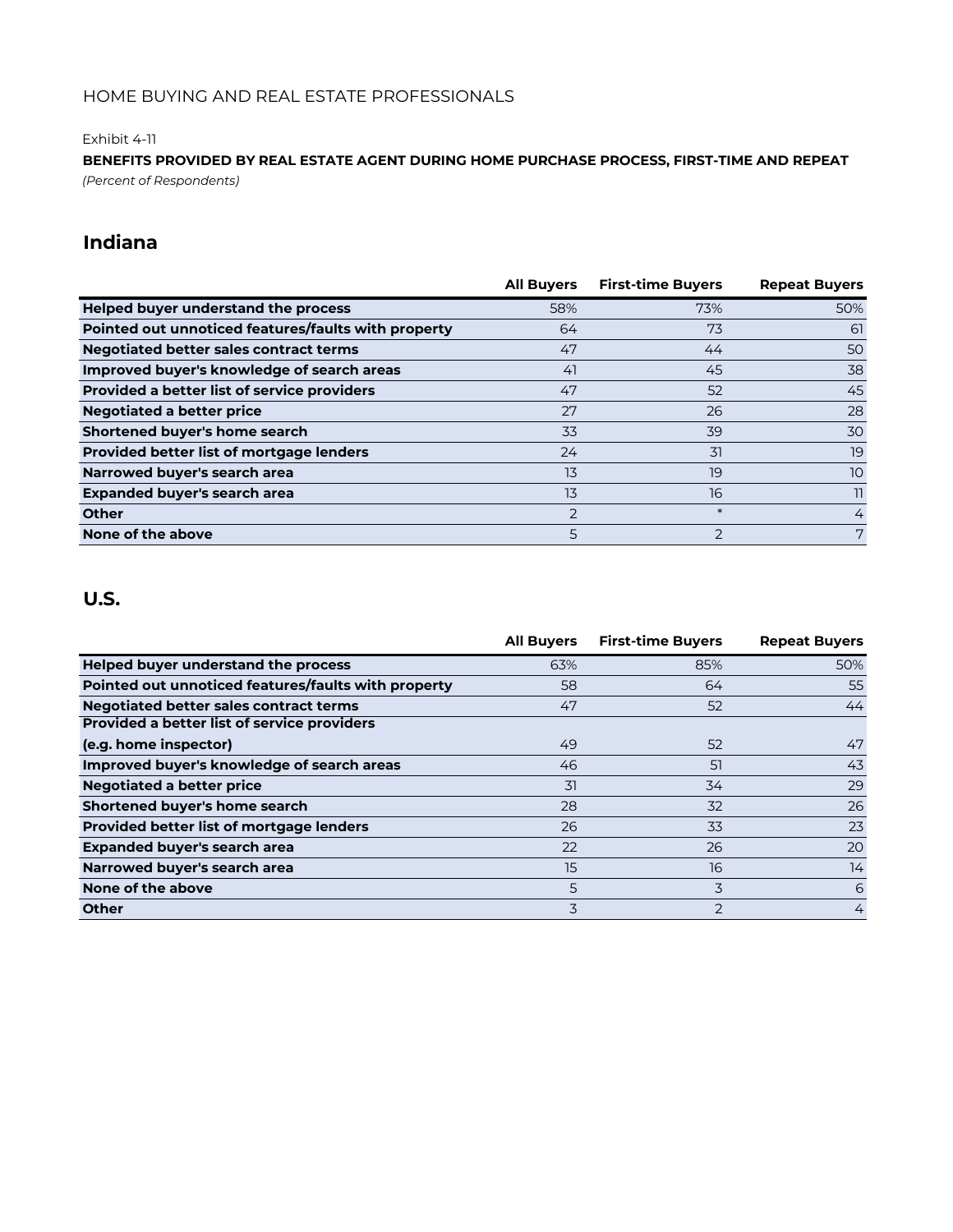Exhibit 4-12

**HOW BUYER FOUND REAL ESTATE AGENT, FIRST-TIME AND REPEAT BUYERS**

*(Percentage Distribution)*

# **Indiana**

|                                                        |                | All Buyers First-time Buyers Repeat Buyers |     |
|--------------------------------------------------------|----------------|--------------------------------------------|-----|
| Referred by (or is) a friend, neighbor or relative     | 44%            | 48%                                        | 43% |
| Used agent previously to buy or sell a home            | 11             | $\ast$                                     | 17  |
| Internet Web site (without a specific reference)       | 5              | 8                                          | 3   |
| Visited an open house and met agent                    | 5              | 2                                          | 6   |
| Saw contact information on For Sale/Open House sign    | 6              | 8                                          | 4   |
| Referred by another real estate agent/broker           | 8              | 10                                         | 8   |
| Personal contact by agent (telephone, e-mail, etc.)    | 5              | 3                                          | 5   |
| Referred through employer or relocation company        | 3              | $\ast$                                     | 4   |
| Walked into or called office and agent was on duty     | $\overline{2}$ | $\ast$                                     | 4   |
| Mobile or tablet application                           |                | $\mathcal{P}$                              |     |
| Newspaper, Yellow Pages or home book ad                | $\ast$         |                                            |     |
| Direct mail (newsletter, flyer, postcard, etc.)        | $\ast$         | $\ast$                                     |     |
| Advertising specialty (calendar, magnet, etc.)         | $\ast$         | $\ast$                                     |     |
| Crowdsourcing through social media/knew the person     |                |                                            |     |
| through social media                                   | $\ast$         |                                            |     |
| Saw the agent's social media page without a connection |                | $\ast$                                     |     |
| Inquired about specific property viewed online         | 7              | וו                                         |     |
| <b>Other</b>                                           | 3              | 8                                          |     |

|                                                        |          | All Buyers First-time Buyers Repeat Buyers |                |
|--------------------------------------------------------|----------|--------------------------------------------|----------------|
| Referred by (or is) a friend, neighbor or relative     | 47%      | 57%                                        | 41%            |
| Used agent previously to buy or sell a home            | 13       |                                            | 19             |
| Inquired about specific property viewed online         | 7        | 7                                          | 7              |
| Website (without a specific reference)                 | 7        | 9                                          | 6              |
| Visited an open house and met agent                    | 4        | 3                                          | $\overline{4}$ |
| Referred by another real estate agent/broker           | 5        | 5                                          | 5.             |
| Personal contact by agent (telephone, e-mail, etc.)    | 3        | $\overline{2}$                             | 4              |
| Saw contact information on For Sale/Open House sign    | 5        | 5                                          | 6              |
| Referred through employer or relocation company        | フ        |                                            | 2              |
| Walked into or called office and agent was on duty     |          |                                            |                |
| <b>Mobile or tablet application</b>                    |          |                                            |                |
| Crowdsourcing through social media/knew the person     |          |                                            |                |
| through social media                                   |          |                                            |                |
| Direct mail (newsletter, flyer, postcard, etc.)        | $\Omega$ | $\ast$                                     |                |
| Saw the agent's social media page without a connection |          |                                            |                |
| Newspaper, Yellow Pages or home book ad                | $\circ$  | $\ast$                                     |                |
| Advertising specialty (calendar, magnet, etc.)         | $\circ$  | $\ast$                                     |                |
| Other                                                  | 4        | 5                                          | 3              |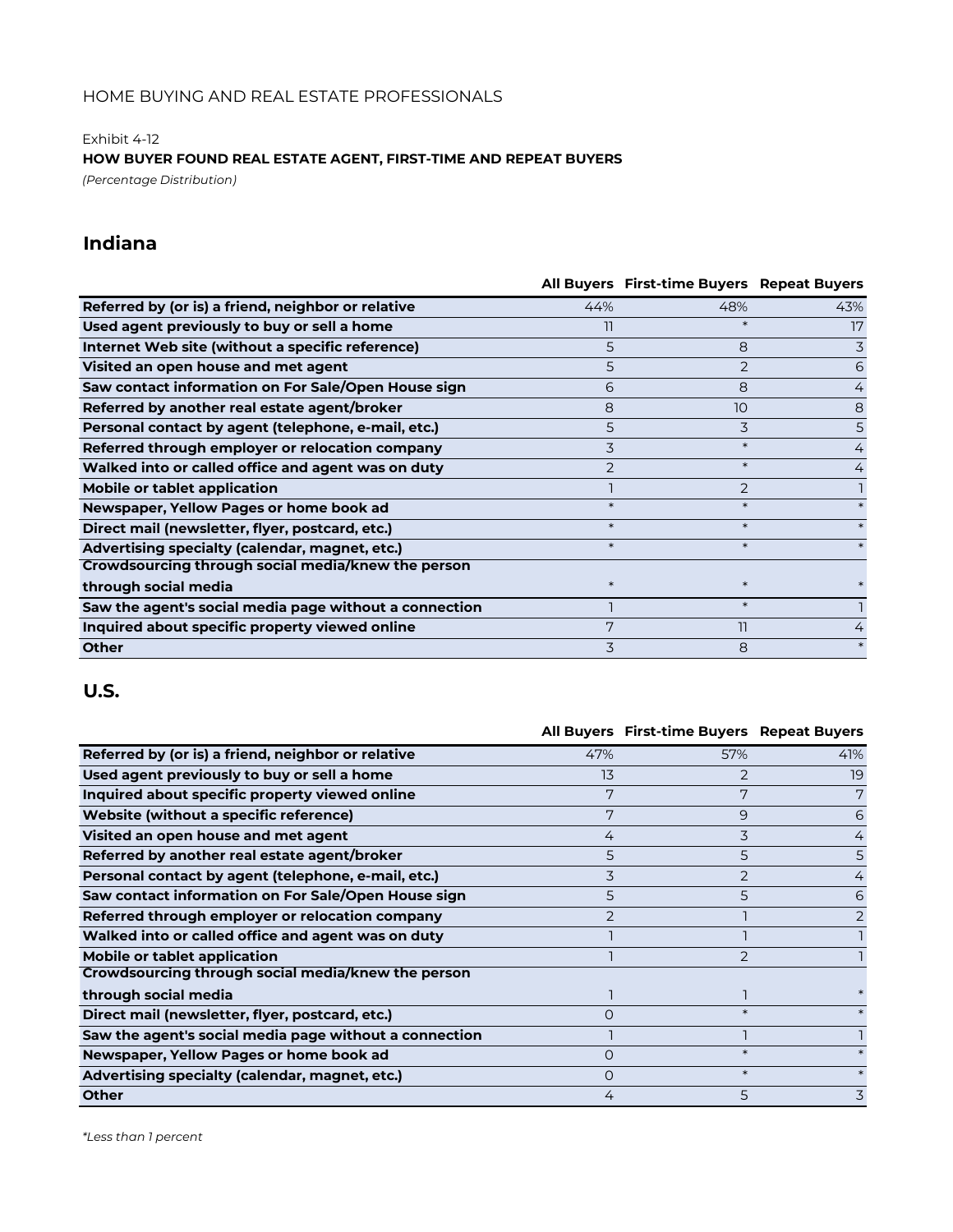#### Exhibit 4-13

### **HOW BUYER FOUND REAL ESTATE AGENT, BY ADULT COMPOSITION OF HOUSEHOLD**

*(Percentage Distribution)*

| Indiana                                         | ADULT COMPOSITION OF HOUSEHOLD |                           |                      |                    |                      |       |  |
|-------------------------------------------------|--------------------------------|---------------------------|----------------------|--------------------|----------------------|-------|--|
|                                                 |                                |                           |                      |                    | Unmarried            |       |  |
|                                                 |                                | All Buyers Married couple | <b>Single female</b> | <b>Single male</b> | couple               | Other |  |
| Referred by (or is) a friend, neighbor or       |                                |                           |                      |                    |                      |       |  |
| relative                                        | 44%                            | 41%                       | 47%                  | 58%                | 47%                  | 50%   |  |
| Used agent previously to buy or sell a home     | 11                             | 14                        | 6                    | 8                  | $\star$              |       |  |
| Internet Web site (without a specific           |                                |                           |                      |                    |                      |       |  |
| reference)                                      | 5                              | 6                         | 6                    |                    | ×.                   |       |  |
| Referred by another real estate agent/broker    | 8                              | 9                         | 12                   |                    | 6                    |       |  |
| Visited an open house and met agent             | 5                              | 6                         | 3                    |                    | 6                    |       |  |
| Saw contact information on For Sale/Open        |                                |                           |                      |                    |                      |       |  |
| House sign                                      | 6                              | 5                         | 6                    | 8                  | 12                   |       |  |
| Personal contact by agent (telephone, e-        |                                |                           |                      |                    |                      |       |  |
| mail, etc.)                                     | 5                              | 3                         | 9                    | 8                  | 6                    | 25    |  |
| Referred through employer or relocation         |                                |                           |                      |                    |                      |       |  |
| company                                         | 3                              | 3                         | 3                    | 8                  | ×.                   |       |  |
| Walked into or called office and agent was      |                                |                           |                      |                    |                      |       |  |
| on duty                                         | 2                              | $\overline{4}$            |                      |                    |                      |       |  |
| Mobile or tablet application                    | $\overline{1}$                 | $\overline{1}$            | $\overline{z}$       |                    |                      |       |  |
| Newspaper, Yellow Pages or home book ad         |                                | ×                         | ×                    | ×.                 | $\star$              |       |  |
| Advertising specialty (calendar, magnet, etc.)  |                                | ×                         |                      |                    | $\star$              |       |  |
| Direct mail (newsletter, flyer, postcard, etc.) |                                |                           |                      |                    | $\ddot{\phantom{1}}$ |       |  |
| Crowdsourcing through social media/knew         |                                |                           |                      |                    |                      |       |  |
| the person through social media                 |                                |                           |                      |                    |                      |       |  |
| Saw the agent's social media page without a     |                                |                           |                      |                    |                      |       |  |
| connection                                      |                                | ı                         |                      |                    | $\star$              |       |  |
| Inquired about specific property viewed         |                                |                           |                      |                    |                      |       |  |
| online                                          | 7                              | 6                         | 6                    | $\ast$             | 12 <sup>°</sup>      | 25    |  |
| Other                                           | $\overline{z}$                 | $\overline{\phantom{0}}$  |                      | 8                  | 12 <sup>2</sup>      |       |  |

| U.S.<br>ADULT COMPOSITION OF HOUSEHOLD          |                |                           |                      |                    |                 |                          |  |
|-------------------------------------------------|----------------|---------------------------|----------------------|--------------------|-----------------|--------------------------|--|
|                                                 |                | <b>Unmarried</b>          |                      |                    |                 |                          |  |
|                                                 |                | All Buyers Married couple | <b>Single female</b> | <b>Single male</b> | couple          | Other                    |  |
| Referred by (or is) a friend, neighbor or       |                |                           |                      |                    |                 |                          |  |
| relative                                        | 47%            | 45%                       | 48%                  | 48%                | 49%             | 56%                      |  |
| Used agent previously to buy or sell a home     | 13             | 14                        | 13                   | 13                 | 9               | 12                       |  |
| Inquired about specific property viewed         |                |                           |                      |                    |                 |                          |  |
| online                                          | 7              | 7                         | 8                    | 5                  | 10              | 4                        |  |
| Website (without a specific reference)          | 7              | 6                         | 6                    | 10 <sup>2</sup>    | 10 <sup>2</sup> | $\overline{2}$           |  |
| Visited an open house and met agent             | 4              | 4                         | $\overline{4}$       | 1                  | 5               | $\overline{2}$           |  |
| Referred by another real estate agent/broker    | 5              | 5                         | 4                    | 5                  | 3               | $\overline{\phantom{a}}$ |  |
| Personal contact by agent (telephone, e-        |                |                           |                      |                    |                 |                          |  |
| mail, etc.)                                     | 3              | 3                         | 3                    | 4                  | 2               | 2                        |  |
| Saw contact information on For Sale/Open        |                |                           |                      |                    |                 |                          |  |
| House sign                                      | 5              | 5                         | 6                    | 5                  | 5               | 6                        |  |
| Referred through employer or relocation         |                |                           |                      |                    |                 |                          |  |
| company                                         | $\overline{2}$ | $\overline{2}$            |                      |                    | ٦               |                          |  |
| Walked into or called office and agent was      |                |                           |                      |                    |                 |                          |  |
| on duty                                         | п              | $1*$                      |                      | $\mathcal{P}$      | 2               |                          |  |
| Mobile or tablet application                    | $\overline{1}$ |                           |                      |                    |                 |                          |  |
| Crowdsourcing through social media/knew         |                |                           |                      |                    |                 |                          |  |
| the person through social media                 | ı              |                           |                      |                    |                 |                          |  |
| Direct mail (newsletter, flyer, postcard, etc.) | $\circ$        | ×                         |                      |                    |                 |                          |  |
| Saw the agent's social media page without a     |                |                           |                      |                    |                 |                          |  |
| connection                                      | $\overline{1}$ | ı                         |                      |                    | ٦               |                          |  |
| Newspaper, Yellow Pages or home book ad         | $\Omega$       | ×                         |                      | $\star$            |                 |                          |  |
| Advertising specialty (calendar, magnet, etc.)  | $\circ$        | $\ast$                    | $\star$              |                    | $\ast$          |                          |  |
| Other                                           | 4              | 4                         | 3                    | 4                  | $\overline{2}$  | 3                        |  |
|                                                 |                |                           |                      |                    |                 |                          |  |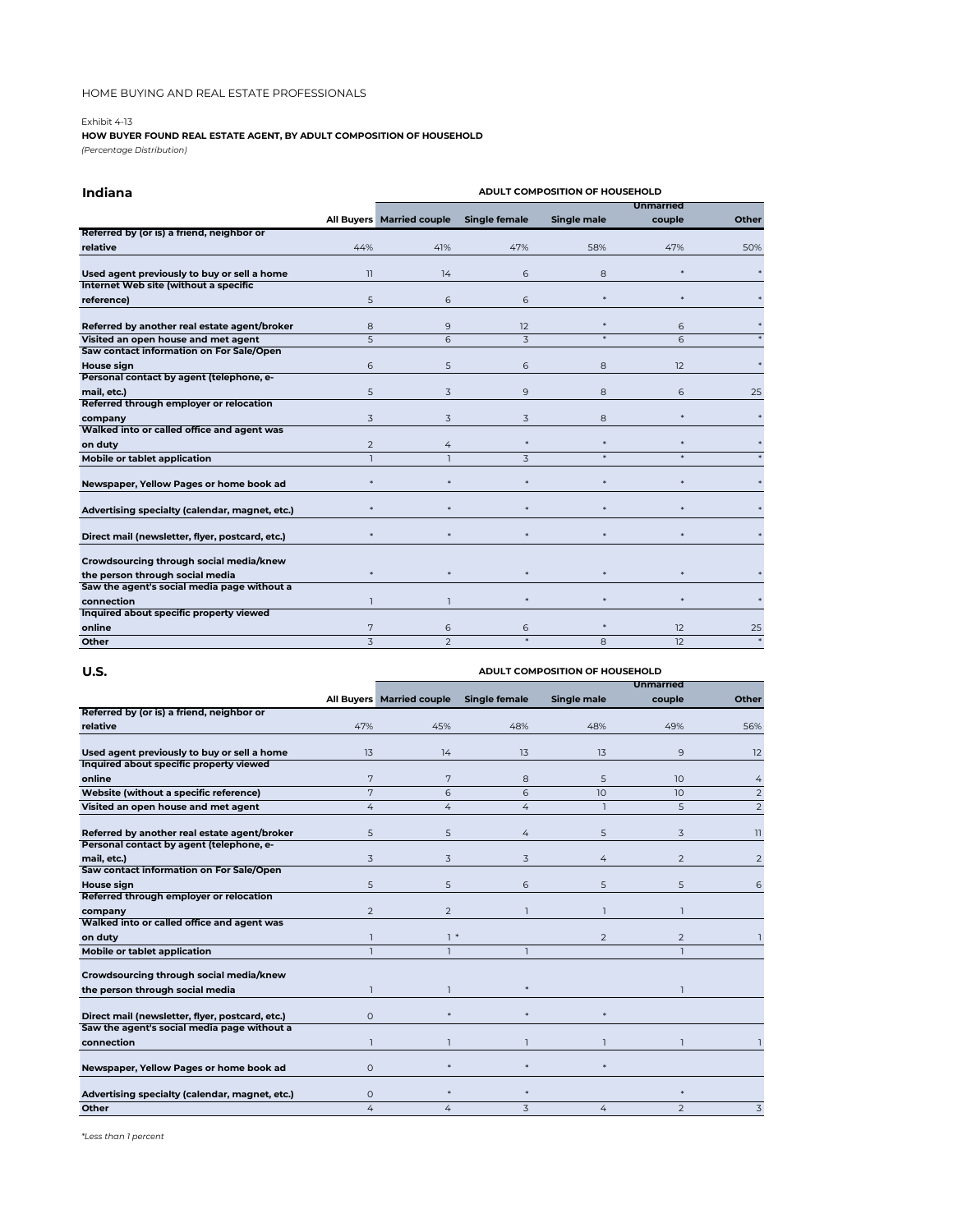Exhibit 4-14

**HOW MANY TIMES CONTACTED AGENT BEFORE RECEIVED RESPONSE AND ORIGINAL FORM OF CONTACT** *(Median, Percentage Distribution)*

# **Indiana**

| <b>Phone call</b>                                | 37%            |
|--------------------------------------------------|----------------|
| E-mail                                           | 7              |
| <b>Contacted friend/family</b>                   | 14             |
| Web form on home listing website                 | 8              |
| <b>Text message</b>                              | 9              |
| Through agent's website                          | $\overline{5}$ |
| Social Media (FaceBook, Twitter, LinkedIn, etc.) |                |
| Talked to them in person                         | 17             |
| <b>Number of Times Contacted (median)</b>        |                |

| <b>Phone call</b>                                      | 29% |
|--------------------------------------------------------|-----|
| Talked to them in person                               | 19  |
| E-mail                                                 | 11  |
| <b>Text message</b>                                    | 8   |
|                                                        |     |
| Inquiry for more information through 3rd party website | 11  |
| Ask a friend to put me in touch                        | 15  |
| Through agent's website                                | 3   |
| Social Media (FaceBook, Twitter, LinkedIn, etc.)       | 4   |
| <b>Number of Times Contacted (median)</b>              |     |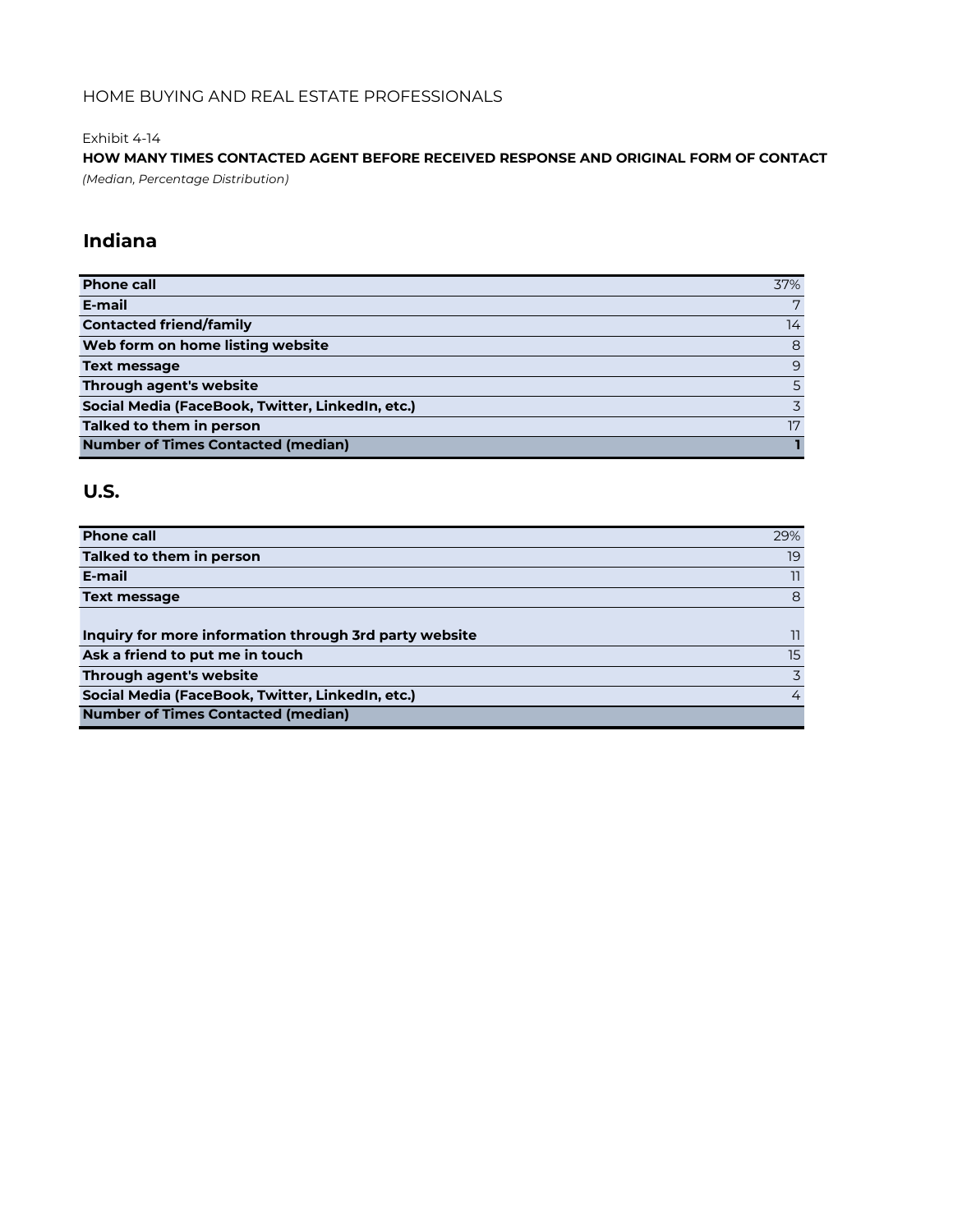#### Exhibit 4-15

**NUMBER OF REAL ESTATE AGENTS INTERVIEWED BY FIRST-TIME AND REPEAT BUYERS** *(Percentage Distribution)*

# **Indiana**

|                     | <b>All Buyers</b> | <b>First-time Buyers Repeat Buyers</b> |     |
|---------------------|-------------------|----------------------------------------|-----|
| One                 | 76%               | 70%                                    | 80% |
| <b>Two</b>          | 16                | 20                                     | 15  |
| <b>Three</b>        | ь                 |                                        |     |
| <b>Four or more</b> |                   |                                        |     |

|                     | <b>All Buyers</b> | <b>First-time Buyers</b> Repeat Buyers |          |
|---------------------|-------------------|----------------------------------------|----------|
| One                 | 73%               | 69%                                    | 75%      |
| <b>Two</b>          | 16                | 19                                     |          |
| <b>Three</b>        |                   |                                        | $\sigma$ |
| <b>Four or more</b> |                   |                                        |          |

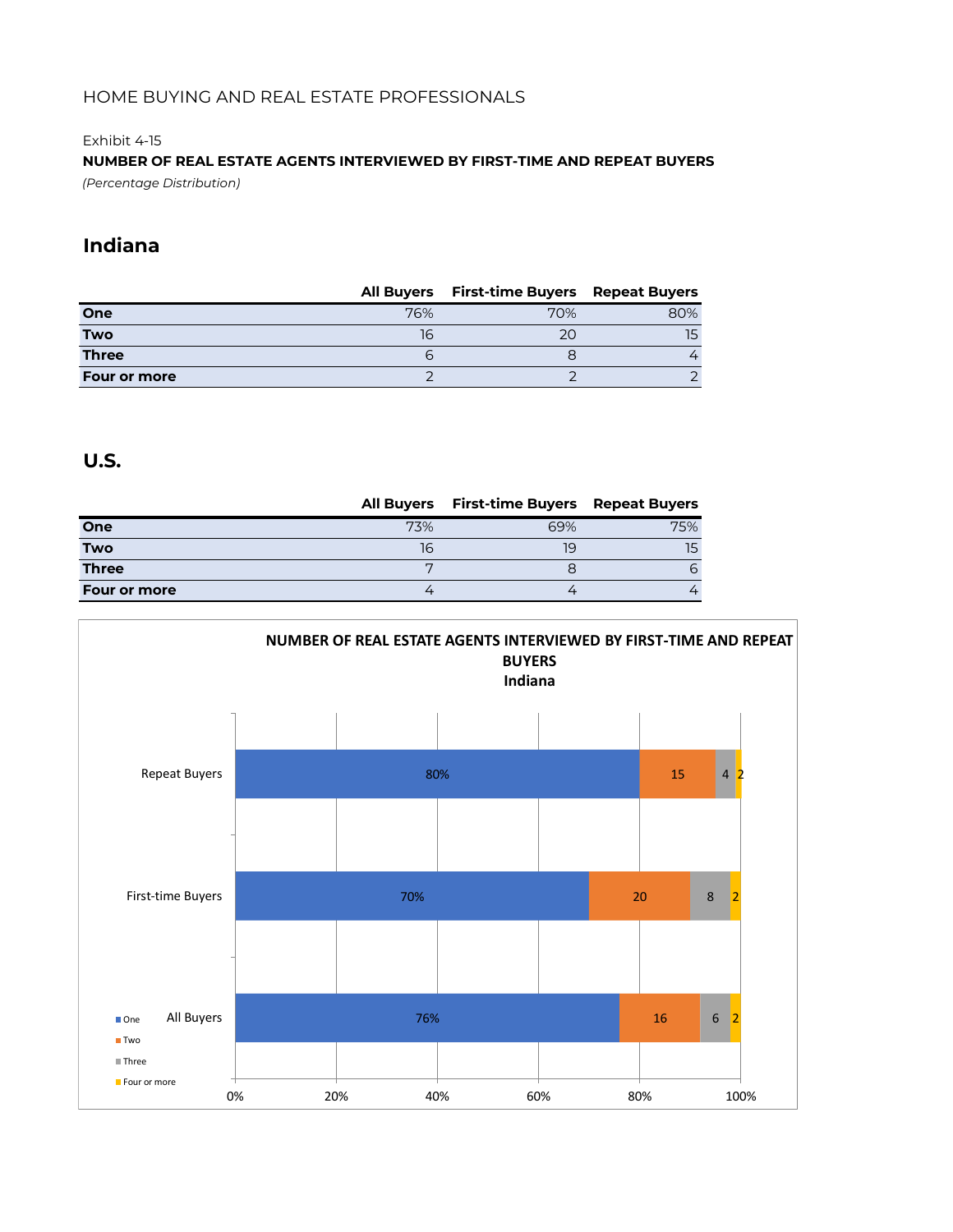Exhibit 4-16 **MOST IMPORTANT FACTORS WHEN CHOOSING AN AGENT** *(Percentage Distribution)*

|                                                                         | Indiana | <b>U.S.</b> |
|-------------------------------------------------------------------------|---------|-------------|
| Agent is honest and trustworthy                                         | 18%     | 20%         |
| <b>Agent's experience</b>                                               | 20%     | 19%         |
| <b>Reputation of agent</b>                                              | 20%     | 17%         |
| Agent is friend or family member                                        | 14%     | 13%         |
| Agent's knowledge of the neighborhood                                   | 7%      | 8%          |
| Agent has caring personality/good listener                              | 5%      | 6%          |
| Agent is timely with responses                                          | 6%      | 6%          |
| Agent seems 100% accessible because of use of technology like tablet or |         |             |
| smart phone                                                             | 5%      | 4%          |
| Agent's association with a particular firm                              | 1%      | 1%          |
| Active in local community/volunteerism                                  | 1%      | 1%          |
| Professional designations held by agent                                 | O%      | 1%          |
| Other                                                                   | 3%      | 4%          |



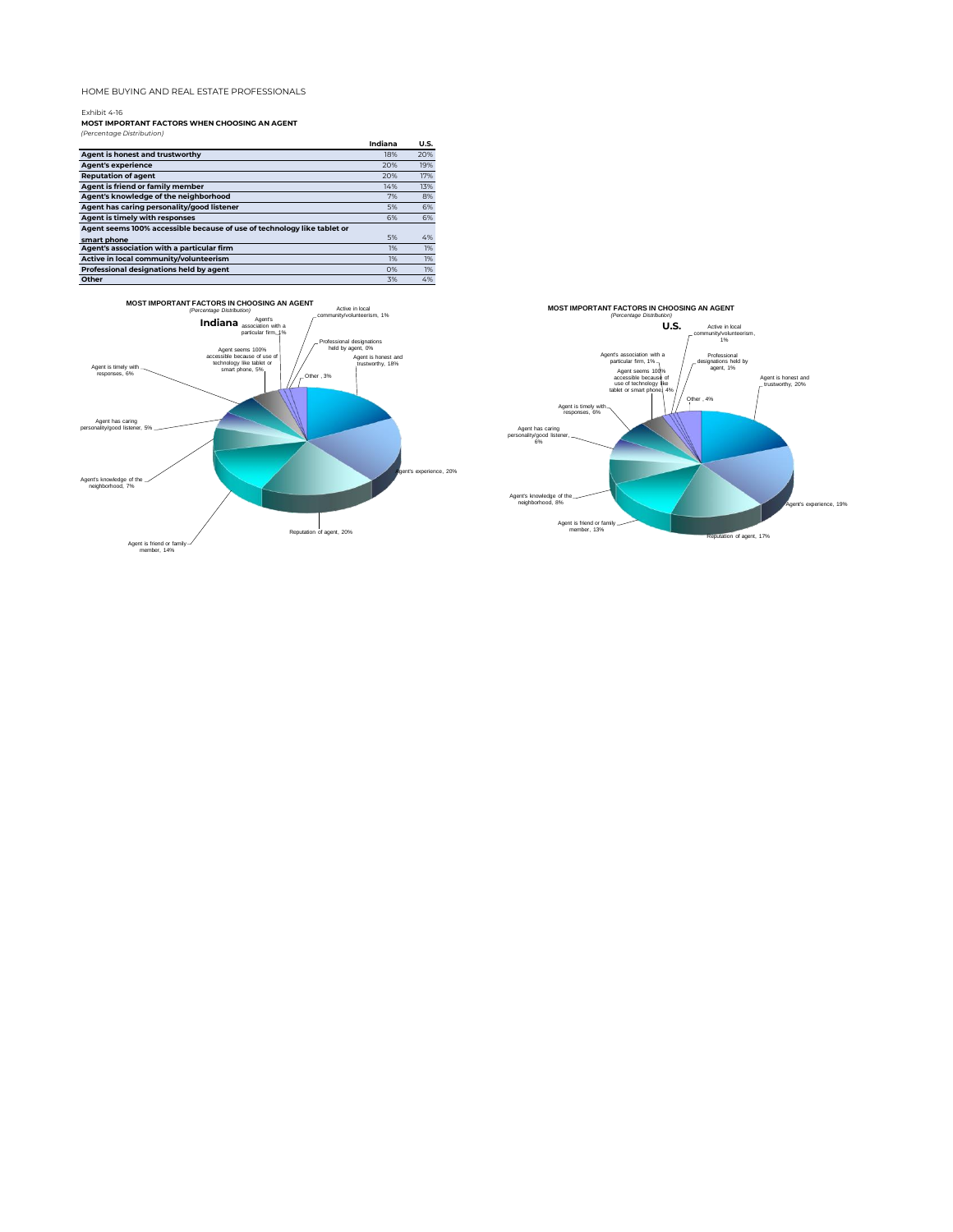#### Exhibit 4-17

#### **IMPORTANCE OF REAL ESTATE AGENT SKILLS AND QUALITIES**

*(Percentage Distribution)*

### **Indiana**

|                                 | Verv      | Somewhat  |                      |
|---------------------------------|-----------|-----------|----------------------|
|                                 | Important | Important | <b>Not Important</b> |
| <b>Honesty and integrity</b>    | 95%       | 4%        | 1%                   |
| Knowledge of purchase process   | 95        | 5         | $\ast$               |
| <b>Responsiveness</b>           | 94        | 6         | $\ast$               |
| Knowledge of real estate market | 94        | 6         | $\ast$               |
| <b>Communication skills</b>     | 89        | 11        | $\ast$               |
| <b>Negotiation skills</b>       | 83        | 15        | $\overline{2}$       |
| People skills                   | 80        | 20        | $\ast$               |
| Knowledge of local area         | 81        | 17        |                      |
| <b>Skills with technology</b>   | 47        | 45        | 8                    |

#### **U.S.**

|                                 | Verv      | Somewhat |                         |
|---------------------------------|-----------|----------|-------------------------|
|                                 | Important |          | Important Not Important |
| <b>Skills with technology</b>   | 45        | 48       | 8                       |
| Knowledge of local area         | 75        | 23       | 3                       |
| People skills                   | 79        | 19       |                         |
| <b>Negotiation skills</b>       | 83        | 16       | $\overline{2}$          |
| <b>Communication skills</b>     | 88        | 11       |                         |
| Knowledge of real estate market | 92        | 7        |                         |
| Knowledge of purchase process   | 93        | 6        |                         |
| <b>Responsiveness</b>           | 95        | 5        | $\Omega$                |
| <b>Honesty and integrity</b>    | 97%       | 3%       | 0%                      |

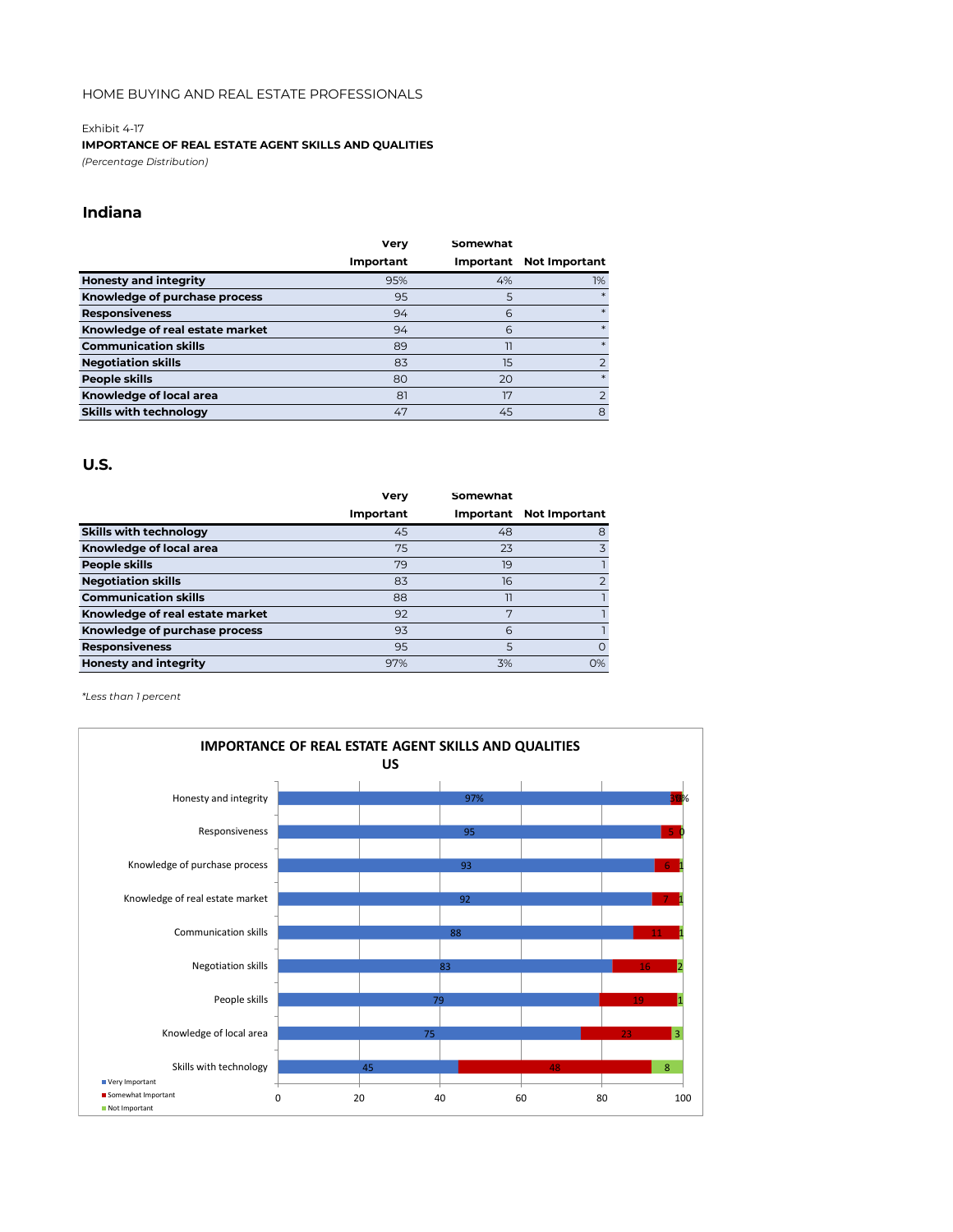Exhibit 4-18

## *(Percent of Respondents)* **AGENT SKILLS AND QUALITIES CONSIDERED 'VERY IMPORTANT' BY FIRST-TIME AND REPEAT**

# **Indiana**

|                                 |               |               |               |              | <b>BUYERS OF</b>   |
|---------------------------------|---------------|---------------|---------------|--------------|--------------------|
|                                 | All           | First-time    | Repeat        | <b>New</b>   | <b>Previously</b>  |
|                                 | <b>Buyers</b> | <b>Buyers</b> | <b>Buyers</b> | <b>Homes</b> | <b>Owned Homes</b> |
| <b>Honesty and integrity</b>    | 95%           | 100%          | 94%           | 86%          | 96%                |
| Knowledge of purchase process   | 95            | 98            | 94            | 86           | 95                 |
| <b>Responsiveness</b>           | 94            | 90            | 96            | 100          | 93                 |
| Knowledge of real estate market | 94            | 95            | 94            | 86           | 95                 |
| <b>Communication skills</b>     | 89            | 89            | 89            | 100          | 88                 |
| <b>Negotiation skills</b>       | 83            | 80            | 85            | 100          | 82                 |
| <b>People skills</b>            | 80            | 79            | 81            | 86           | 79                 |
| Knowledge of local area         | 81            | 77            | 84            | 71           | 82                 |
| <b>Skills with technology</b>   | 47            | 39            | 51            | 43           | 47                 |

|                                 |               |                   |               | <b>BUYERS OF</b> |                    |
|---------------------------------|---------------|-------------------|---------------|------------------|--------------------|
|                                 | All           | <b>First-time</b> | Repeat        | <b>New</b>       | <b>Previously</b>  |
|                                 | <b>Buyers</b> | <b>Buyers</b>     | <b>Buyers</b> | <b>Homes</b>     | <b>Owned Homes</b> |
| <b>Honesty and integrity</b>    | 97%           | 96%               | 97%           | 97%              | 97%                |
| <b>Responsiveness</b>           | 95            | 95                | 95            | 94               | 95                 |
| Knowledge of purchase process   | 93            | 95                | 92            | 93               | 93                 |
| Knowledge of real estate market | 92            | 91                | 93            | 95               | 92                 |
| <b>Communication skills</b>     | 88            | 90                | 87            | 88               | 88                 |
| <b>Negotiation skills</b>       | 83            | 82                | 83            | 84               | 82                 |
| <b>People skills</b>            | 79            | 79                | 79            | 85               | 79                 |
| Knowledge of local area         | 75            | 69                | 78            | 79               | 74                 |
| <b>Skills with technology</b>   | 45            | 42                | 46            | 49               | 44                 |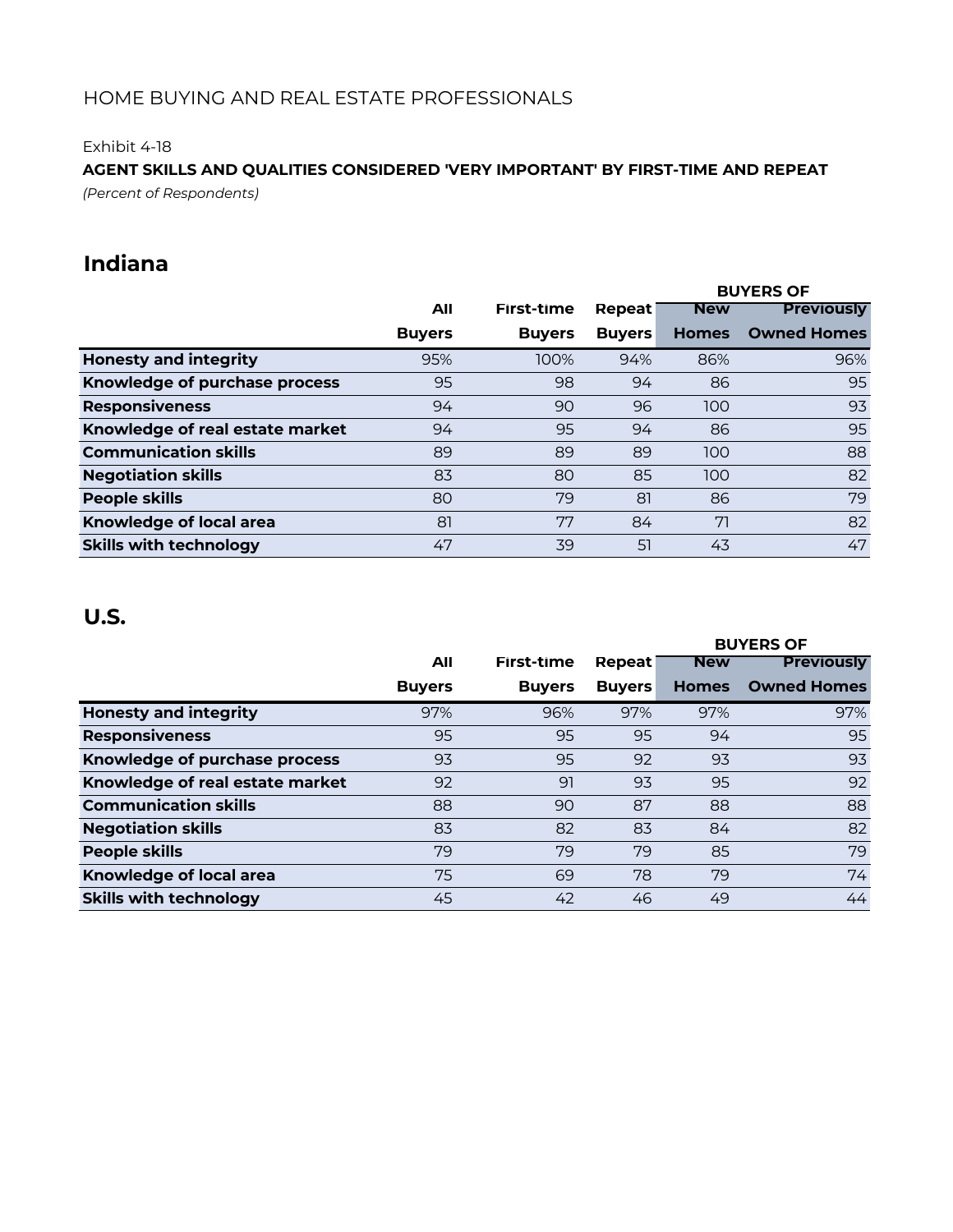Exhibit 4-19

### **AGENT SKILLS AND QUALITIES CONSIDERED 'VERY IMPORTANT' BY ADULT**

*(Percentage Distribution)*

# **Indiana**

|                               | <b>ADULT COMPOSITION OF HOUSEHOLD</b> |                |               |               |                  |              |
|-------------------------------|---------------------------------------|----------------|---------------|---------------|------------------|--------------|
|                               | All                                   | <b>Married</b> | <b>Single</b> | <b>Single</b> | <b>Unmarried</b> |              |
|                               | <b>Buyers</b>                         | couple         | female        | male          | couple           | <b>Other</b> |
| <b>Honesty and integrity</b>  | 95%                                   | 96%            | 91%           | 100%          | 94%              | 100%         |
| Knowledge of purcha:          | 95                                    | 95             | 94            | 92            | 94               | 100          |
| <b>Responsiveness</b>         | 94                                    | 93             | 97            | 85            | 100              | 100          |
| Knowledge of real est         | 94                                    | 91             | 100           | 100           | 100              | 100          |
| <b>Communication skills</b>   | 89                                    | 86             | 94            | 77            | 100              | 100          |
| <b>Negotiation skills</b>     | 83                                    | 82             | 91            | 69            | 88               | 50           |
| <b>People skills</b>          | 80                                    | 78             | 73            | 85            | 94               | 100          |
| Knowledge of local ar         | 81                                    | 82             | 81            | 62            | 88               | 100          |
| <b>Skills with technology</b> | 47                                    | 45             | 48            | 54            | 53               | 25           |

|                               | <b>ADULT COMPOSITION OF HOUSEHOLD</b> |                |               |               |           |              |
|-------------------------------|---------------------------------------|----------------|---------------|---------------|-----------|--------------|
|                               | AII                                   | <b>Married</b> | <b>Single</b> | <b>Single</b> | Unmarried |              |
|                               | <b>Buyers</b>                         | couple         | female        | male          | couple    | <b>Other</b> |
| <b>Honesty and integrity</b>  | 97%                                   | 98%            | 97%           | 94%           | 96%       | 98%          |
| <b>Responsiveness</b>         | 95                                    | 95             | 95            | 91            | 96        | 91           |
| Knowledge of purcha:          | 93                                    | 93             | 94            | 88            | 94        | 94           |
| Knowledge of real est         | 92                                    | 93             | 93            | 87            | 95        | 95           |
| <b>Communication skills</b>   | 88                                    | 87             | 90            | 82            | 90        | 91           |
| <b>Negotiation skills</b>     | 83                                    | 81             | 87            | 79            | 84        | 83           |
| <b>People skills</b>          | 79                                    | 78             | 82            | 74            | 83        | 78           |
| Knowledge of local ar         | 75                                    | 76             | 75            | 71            | 68        | 75           |
| <b>Skills with technology</b> | 45                                    | 43             | 52            | 42            | 43        | 48           |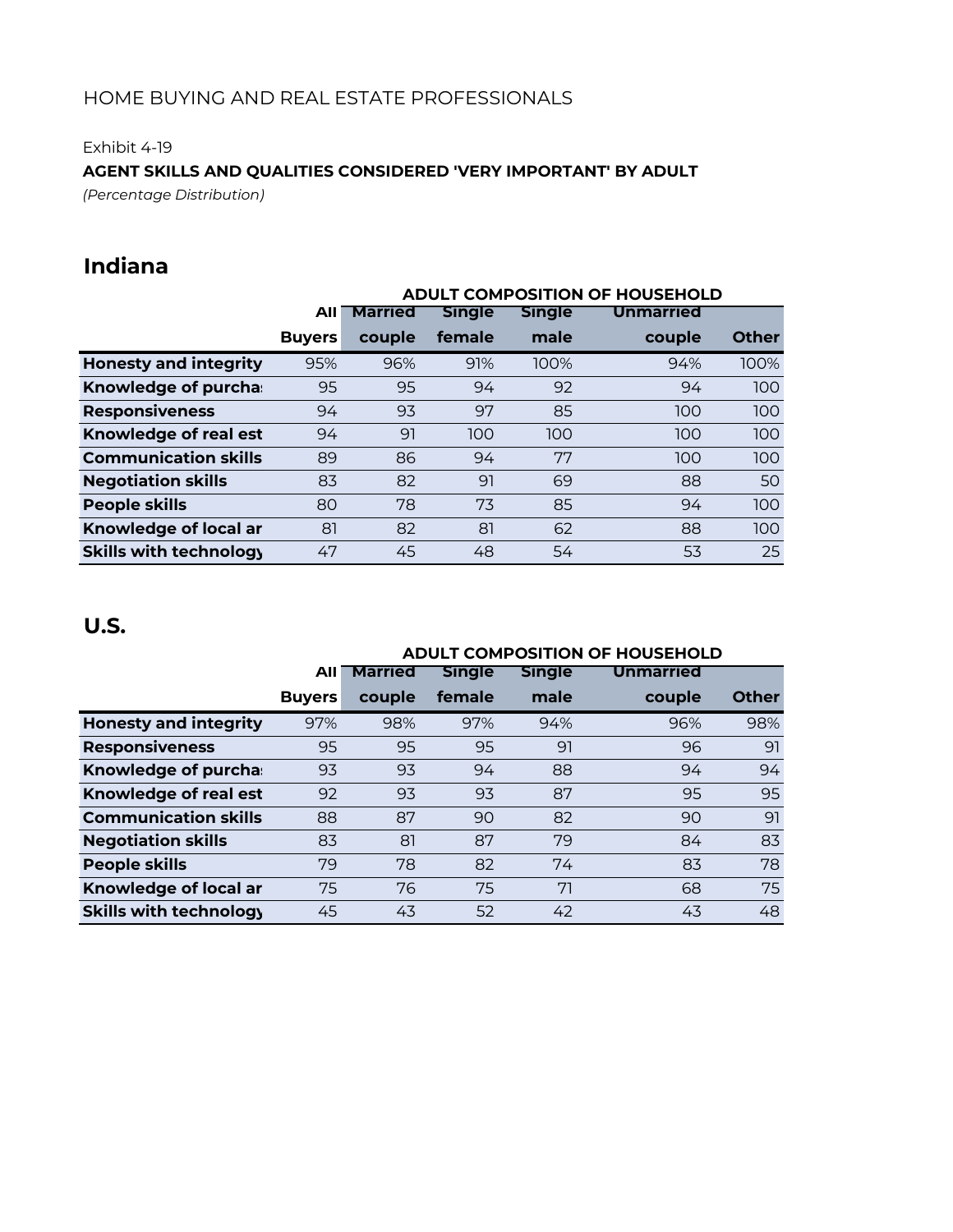# Exhibit 4-20

### **IMPORTANCE OF AGENT COMMUNICATIONS**

*(Percent of Respondents)*

# **Indiana**

|                                             |               | <b>FIFST-</b> |               |
|---------------------------------------------|---------------|---------------|---------------|
|                                             | All           | time          | Repeat        |
|                                             | <b>Buyers</b> | <b>Buyers</b> | <b>Buyers</b> |
|                                             |               |               |               |
| Calls personally to inform of activities    | 66%           | 69%           | 64%           |
| Sends postings as soon as a property is     |               |               |               |
| listed/the price changes/under contract     | 74            | 71            | 77            |
| Sends emails about specific needs           | 40            | 40            | 41            |
|                                             |               |               |               |
| Active in local community/volunteerism      | 20            | 24            | 18            |
| Can send market reports on recent           |               |               |               |
| listings and sales                          | 40            | 39            | 42            |
| <b>Sends property info and communicates</b> |               |               |               |
| via text message                            | 66            | 66            | 67            |
| Has a web page                              | 29            | 31            | 27            |
| Has a mobile site to show properties        | 26            | 27            | 26            |
| Sends an email newsletter                   | 8             | 10            | 8             |
| <b>Advertises in newspapers</b>             | $\mathcal{P}$ | $\ast$        | 2             |
| Is active on social media                   | 17            | 19            | 16            |
| Has a blog                                  |               | 3             | $\ast$        |

|                                        |                | <b>FIFST-</b> |                |
|----------------------------------------|----------------|---------------|----------------|
|                                        | All            | time          | Repeat         |
|                                        | <b>Buyers</b>  | <b>Buyers</b> | <b>Buyers</b>  |
| Calls personally to inform me of       |                |               |                |
| activities                             | 74%            | 73%           | 75%            |
| Sends me postings as soon as a         |                |               |                |
| property is listed/the price           |                |               |                |
| changes/under contract                 | 72             | 72            | 72             |
| Sends me property info and             |                |               |                |
| communicates via text message          | 71             | 75            | 68             |
| Sends me emails about my specific      |                |               |                |
| needs                                  | 50             | 54            | 48             |
| Can send market reports on recent      |                |               |                |
| listings and sales                     | 52             | 50            | 54             |
| Has a website                          | 29             | 29            | 29             |
| Has a mobile site to show properties   | 28             | 27            | 29             |
|                                        |                |               |                |
| Active in local community/volunteerism | 12             | 12            | 13             |
| Is active on social media              | 14             | 16            | 14             |
| Sends me an email newsletter           | 7              | 9             | 7              |
| <b>Advertises in newspapers</b>        | $\overline{2}$ | $\mathcal{P}$ | $\overline{2}$ |
| Has a blog                             |                | $\mathcal{P}$ | $\mathbf{I}$   |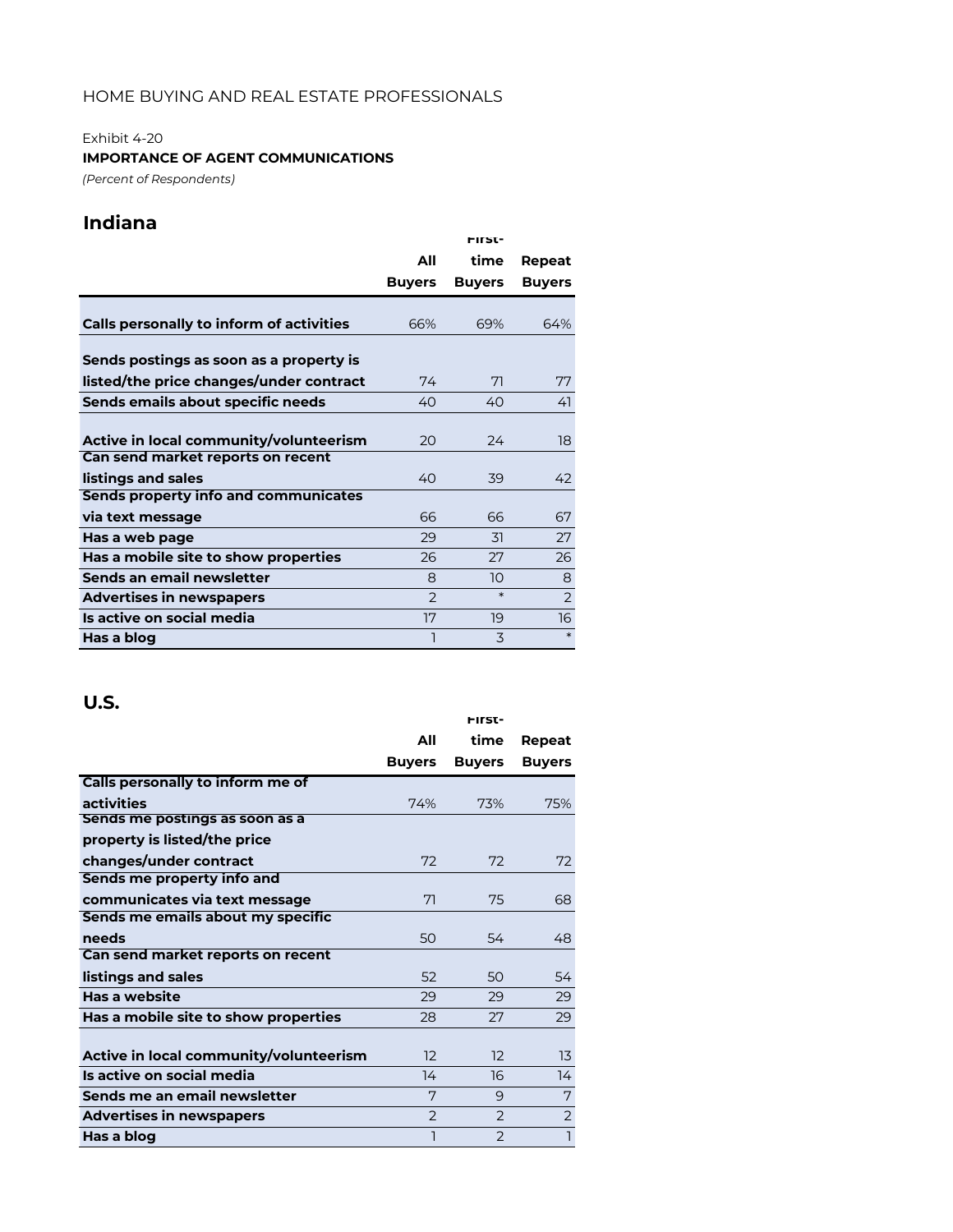#### Exhibit 4-21

#### **SATISFACTION WITH REAL ESTATE AGENT SKILLS AND QUALITIES**

*(Percentage Distribution)*

#### **Indiana**

|                                 | <b>Very Satisfied</b> | Somewhat Satisfied Not Satisfied |               |
|---------------------------------|-----------------------|----------------------------------|---------------|
| Knowledge of purchase process   | 93%                   | 5%                               | 2%            |
| <b>Honesty and integrity</b>    | 87                    | 10                               |               |
| Knowledge of real estate market | 91                    | 7                                |               |
| People skills                   | 87                    | 10                               |               |
| <b>Responsiveness</b>           | 89                    | 7                                | 4             |
| Knowledge of local area         | 91                    | 7                                | $\mathcal{P}$ |
| <b>Communication skills</b>     | 87                    | 9                                | 4             |
| <b>Skills with technology</b>   | 86                    | 12                               |               |
| <b>Negotiation skills</b>       | 82                    | 14                               | 4             |
|                                 |                       |                                  |               |

|                                 |     | Verv Satisfied Somewhat Satisfied Not Satisfied |                |
|---------------------------------|-----|-------------------------------------------------|----------------|
| <b>Negotiation skills</b>       | 77  | 18                                              | 5              |
| <b>Skills with technology</b>   | 82  | 16                                              | $\mathcal{P}$  |
| Knowledge of local area         | 83  | 14                                              | 3              |
| <b>Communication skills</b>     | 84  | 13                                              | 3              |
| Knowledge of real estate market | 87  |                                                 | $\overline{2}$ |
| People skills                   | 86  | 12                                              | $\overline{2}$ |
| <b>Responsiveness</b>           | 88  | 10                                              | 3              |
| Knowledge of purchase process   | 89  | 9                                               | $\overline{2}$ |
| <b>Honesty and integrity</b>    | 88% | 9%                                              | 3%             |

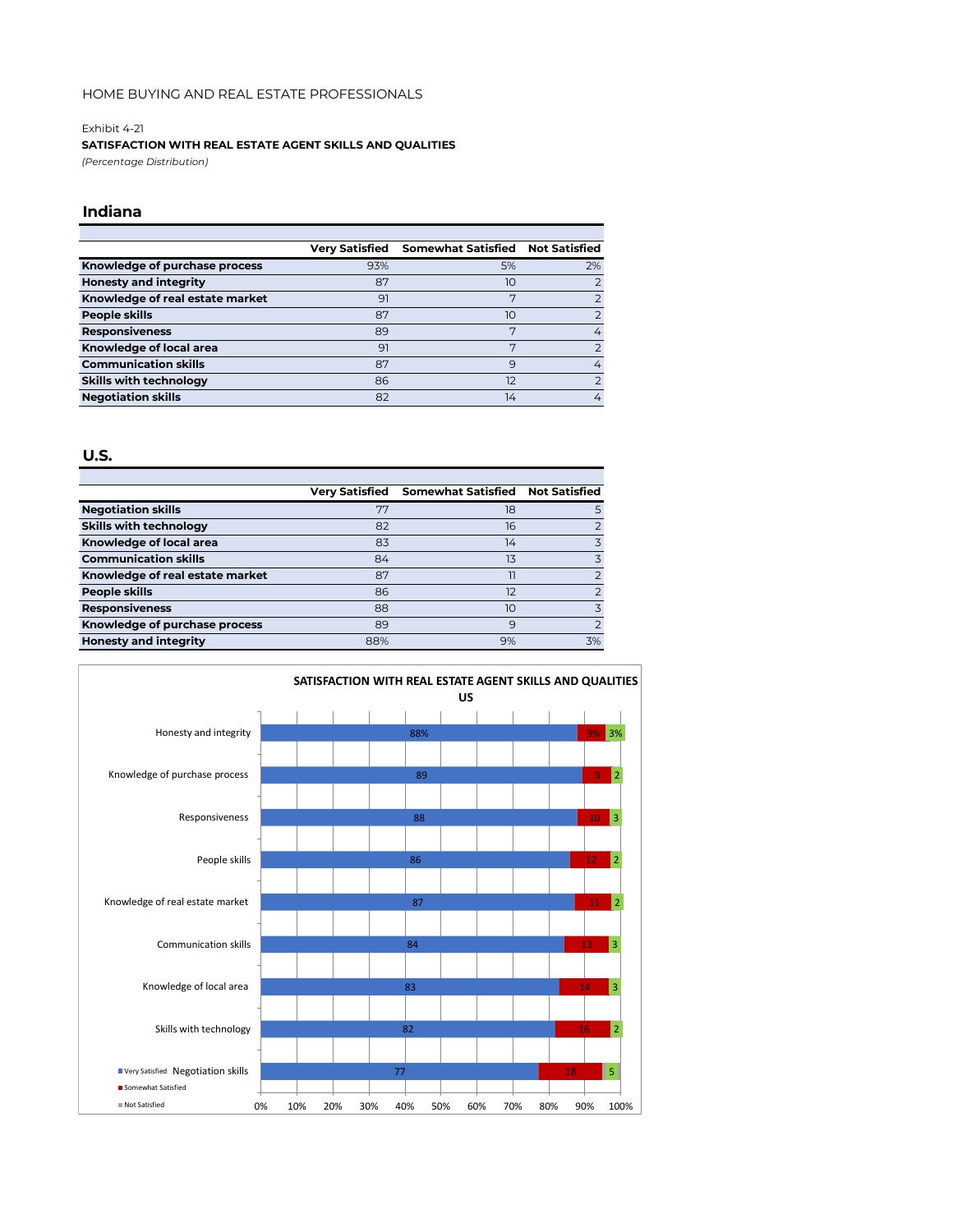### Exhibit 4-22 **WOULD BUYER USE REAL ESTATE AGENT AGAIN OR RECOMMEND TO OTHERS**

*(Percentage distribution)*

### **Indiana**

| <b>Definitely</b>     | 76% |
|-----------------------|-----|
| <b>Probably</b>       | 13% |
| <b>Probably Not</b>   | 7%  |
| <b>Definitely Not</b> | 3%  |
| Don't Know            | 1%  |



**U.S.**

|                       | ΔIΙ           |
|-----------------------|---------------|
|                       | <b>Buyers</b> |
| <b>Definitely</b>     | 75%           |
| <b>Probably</b>       | 15            |
| <b>Probably Not</b>   | 5             |
| <b>Definitely Not</b> | 4             |
|                       |               |
| Don't Know            | フ             |

### **WOULD BUYER USE ESTATE AGENT AGAIN OR RECOMMEND TO OTHERS**

*(Percentage Distribution)*